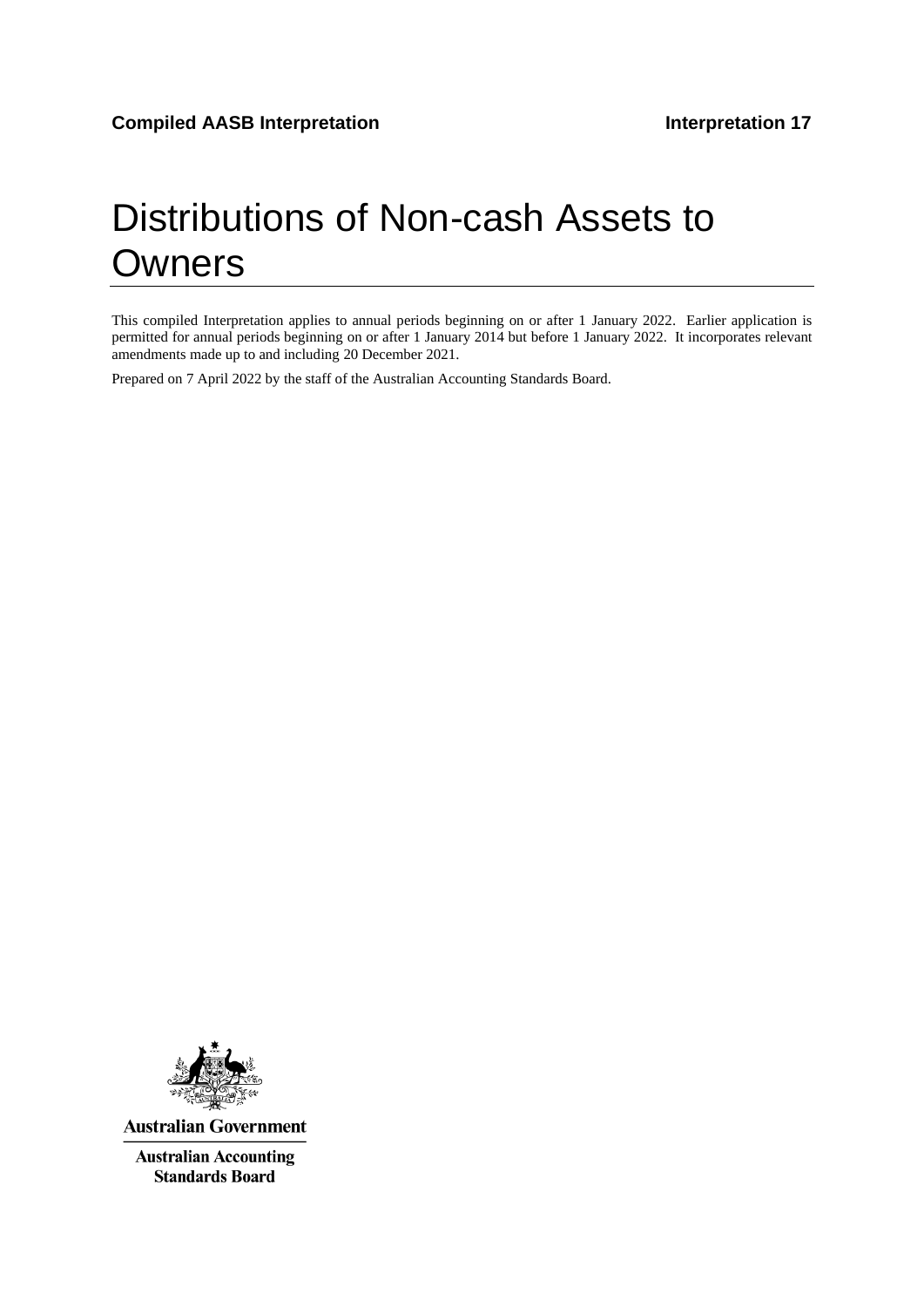# **Obtaining copies of Interpretations**

Compiled versions of Interpretations, original Interpretations and amending Standards (see Compilation Details) are available on the AASB website: www.aasb.gov.au.

Australian Accounting Standards Board PO Box 204 Collins Street West Victoria 8007 AUSTRALIA

Phone:  $(03)$  9617 7600<br>E-mail: standard@aasb. standard@aasb.gov.au Website: www.aasb.gov.au

#### **Other enquiries**

| Phone:  | $(03)$ 9617 7600     |
|---------|----------------------|
| E-mail: | standard@aasb.gov.au |

#### COPYRIGHT

© Commonwealth of Australia 2022

This compiled AASB Interpretation contains IFRS Foundation copyright material. Reproduction within Australia in unaltered form (retaining this notice) is permitted for personal and non-commercial use subject to the inclusion of an acknowledgment of the source. Requests and enquiries concerning reproduction and rights for commercial purposes within Australia should be addressed to The National Director, Australian Accounting Standards Board, PO Box 204, Collins Street West, Victoria 8007.

All existing rights in this material are reserved outside Australia. Reproduction outside Australia in unaltered form (retaining this notice) is permitted for personal and non-commercial use only. Further information and requests for authorisation to reproduce for commercial purposes outside Australia should be addressed to the IFRS Foundation at www.ifrs.org.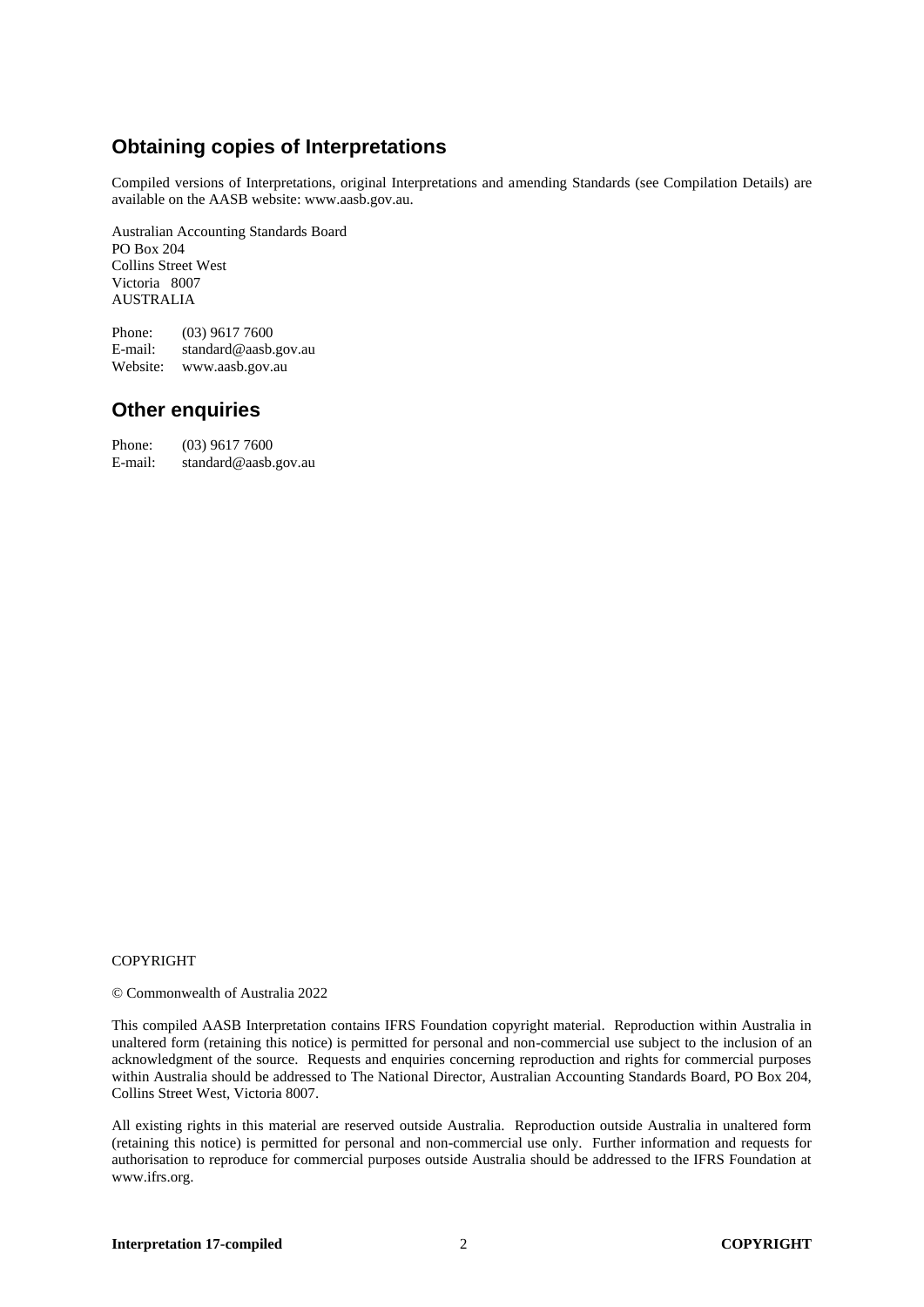#### **Contents**

**REFERENCES**

#### COMPARISON WITH IFRIC 17

#### **AASB INTERPRETATION 17** *DISTRIBUTIONS OF NON-CASH ASSETS TO OWNERS*

*from paragraph*

| <b>REFERENCES</b>                                                                                                                                                                  |                |
|------------------------------------------------------------------------------------------------------------------------------------------------------------------------------------|----------------|
| <b>BACKGROUND</b>                                                                                                                                                                  | 1              |
| <b>SCOPE</b>                                                                                                                                                                       | 3              |
| <b>ISSUES</b>                                                                                                                                                                      | 9              |
| <b>CONSENSUS</b>                                                                                                                                                                   |                |
| When to recognise a dividend payable                                                                                                                                               | 10             |
| <b>Measurement of a dividend payable</b>                                                                                                                                           | 11             |
| Accounting for any difference between the carrying amount of the assets distributed and the<br>carrying amount of the dividend payable when an entity settles the dividend payable | 14             |
| <b>Presentation and disclosures</b>                                                                                                                                                | 15             |
| WITHDRAWAL OF AASB PRONOUNCEMENTS                                                                                                                                                  | <b>Aus17.1</b> |
| <b>EFFECTIVE DATE</b>                                                                                                                                                              | <b>Aus18.1</b> |
| <b>APPENDIX</b>                                                                                                                                                                    |                |
| A Australian simplified disclosures for Tier 2 entities                                                                                                                            |                |
| <b>ILLUSTRATIVE EXAMPLES</b>                                                                                                                                                       |                |
| <b>COMPILATION DETAILS</b>                                                                                                                                                         |                |
| <b>BASIS FOR CONCLUSIONS ON IFRIC 17</b>                                                                                                                                           |                |
| <b>DELETED IFRIC 17 TEXT</b>                                                                                                                                                       |                |

AASB Interpretation 17 *Distributions of Non-cash Assets to Owners* (as amended) is set out in paragraphs 1 – Aus18.1 and Appendix A. Interpretations are listed in Australian Accounting Standard AASB 1048 *Interpretation of Standards* and AASB 1057 *Application of Australian Accounting Standards* sets out their application. In the absence of explicit guidance, AASB 108 *Accounting Policies, Changes in Accounting Estimates and Errors* provides a basis for selecting and applying accounting policies.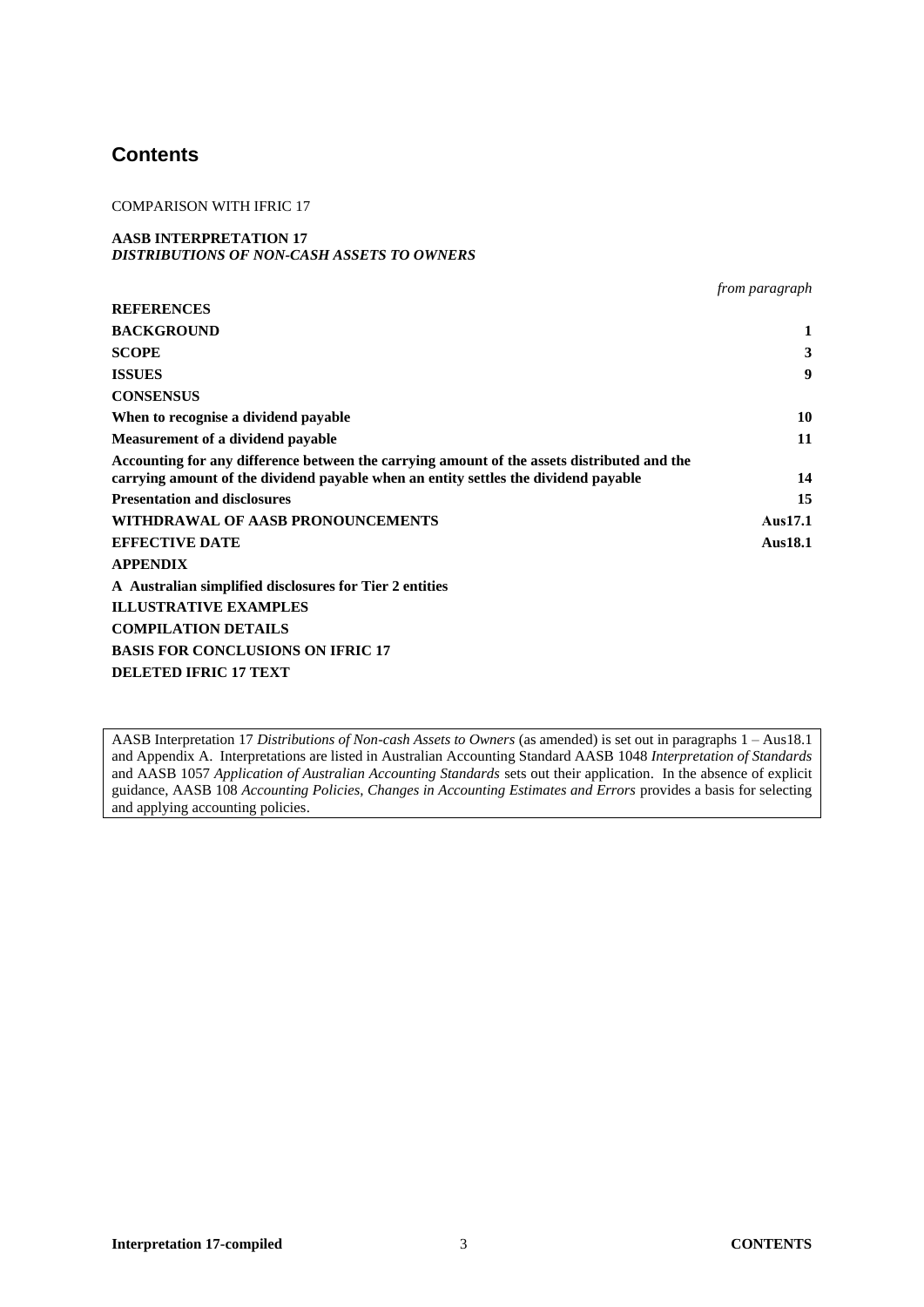# **Comparison with IFRIC 17**

AASB Interpretation 17 *Distributions of Non-cash Assets to Owners* as amended incorporates Interpretation IFRIC 17 *Distributions of Non-cash Assets to Owners* as issued and amended by the International Accounting Standards Board (IASB). Australian-specific paragraphs (which are not included in IFRIC 17) are identified with the prefix "Aus". Paragraphs that apply only to not-for-profit entities begin by identifying their limited applicability.

## **Tier 1**

For-profit entities complying with AASB Interpretation 17 also comply with IFRIC 17.

Not-for-profit entities' compliance with IFRIC 17 will depend on whether any "Aus" paragraphs that specifically apply to not-for-profit entities provide additional guidance or contain applicable requirements that are inconsistent with IFRIC 17.

# **Tier 2**

Entities preparing general purpose financial statements under Australian Accounting Standards – Simplified Disclosures (Tier 2) will not be in compliance with IFRS Standards.

AASB 1053 *Application of Tiers of Australian Accounting Standards* explains the two tiers of reporting requirements.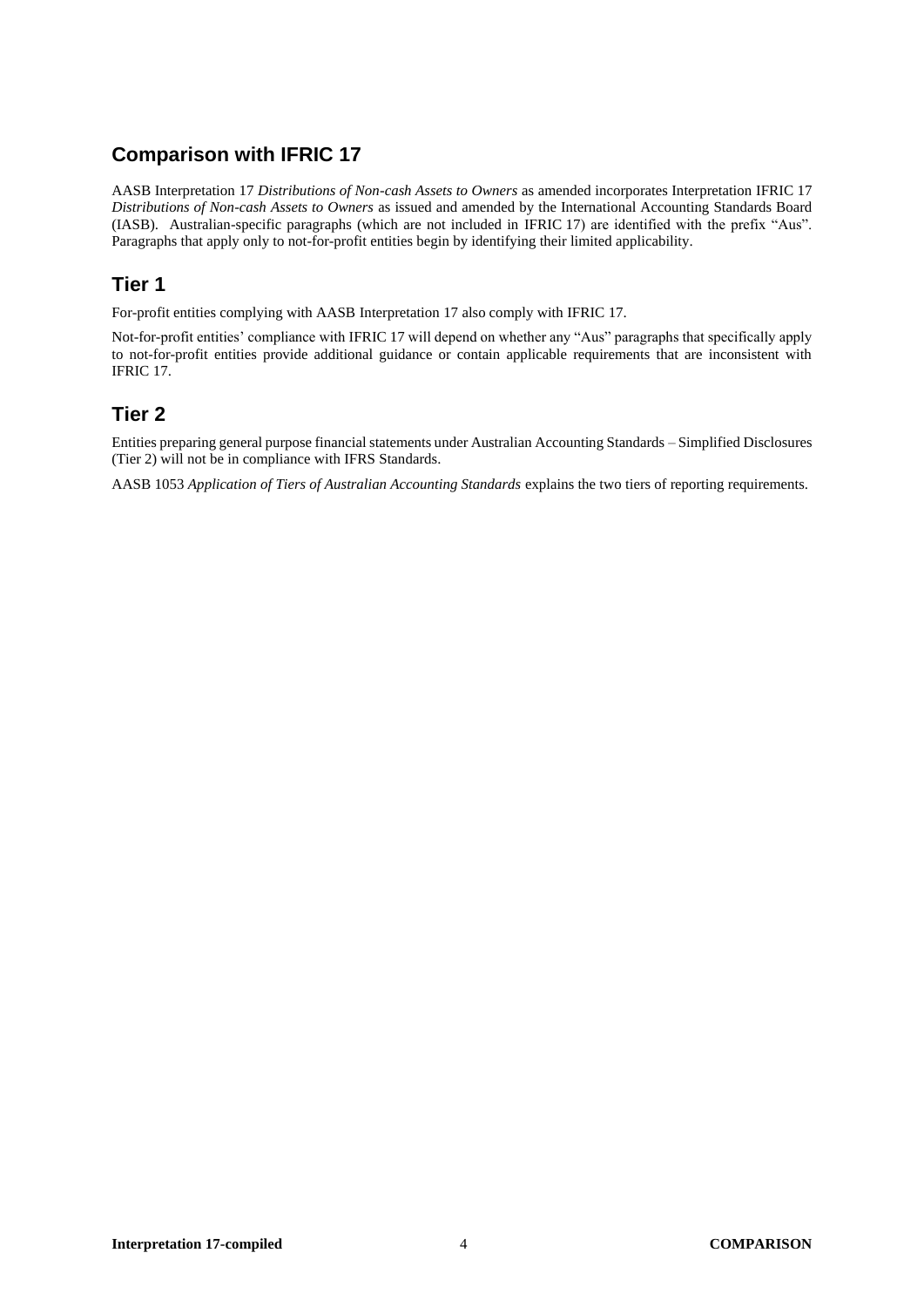## **AASB Interpretation 17**

Interpretation 17 was issued in August 2015.

This compiled version of Interpretation 17 applies to annual periods beginning on or after 1 January 2022. It incorporates relevant amendments contained in other AASB pronouncements up to and including 20 December 2021 (see Compilation Details).

# **AASB Interpretation 17** *Distributions of Non-cash Assets to Owners*

## **References**

- AASB 3 *Business Combinations*
- AASB 5 *Non-current Assets Held for Sale and Discontinued Operations*
- AASB 7 *Financial Instruments: Disclosures*
- AASB 10 *Consolidated Financial Statements*
- AASB 13 *Fair Value Measurement*
- AASB 101 *Presentation of Financial Statements*
- AASB 110 *Events after the Reporting Period*

## **Background**

- 1 Sometimes an entity distributes assets other than cash (non-cash assets) as dividends to its owners<sup>1</sup> acting in their capacity as owners. In those situations, an entity may also give its owners a choice of receiving either non-cash assets or a cash alternative. Constituents have requested guidance on how an entity should account for such distributions.
- 2 Australian Accounting Standards do not provide guidance on how an entity should measure distributions to its owners (commonly referred to as dividends). AASB 101 requires an entity to present details of dividends recognised as distributions to owners either in the statement of changes in equity or in the notes to the financial statements.

#### **Scope**

- 3 This Interpretation applies to the following types of non-reciprocal distributions of assets by an entity to its owners acting in their capacity as owners:
	- (a) distributions of non-cash assets (eg items of property, plant and equipment, businesses as defined in AASB 3, ownership interests in another entity or disposal groups as defined in AASB 5); and
	- (b) distributions that give owners a choice of receiving either non-cash assets or a cash alternative.
- 4 This Interpretation applies only to distributions in which all owners of the same class of equity instruments are treated equally.
- 5 This Interpretation does not apply to a distribution of a non-cash asset that is ultimately controlled by the same party or parties before and after the distribution. This exclusion applies to the separate, individual and consolidated financial statements of an entity that makes the distribution.
- 6 In accordance with paragraph 5, this Interpretation does not apply when the non-cash asset is ultimately controlled by the same parties both before and after the distribution. Paragraph B2 of AASB 3 states that 'A group of individuals shall be regarded as controlling an entity when, as a result of contractual arrangements, they collectively have the power to govern its financial and operating policies so as to obtain benefits from its activities.' Therefore, for a distribution to be outside the scope of this Interpretation on the basis that the

<sup>1</sup> Paragraph 7 of AASB 101 defines owners as holders of instruments classified as equity.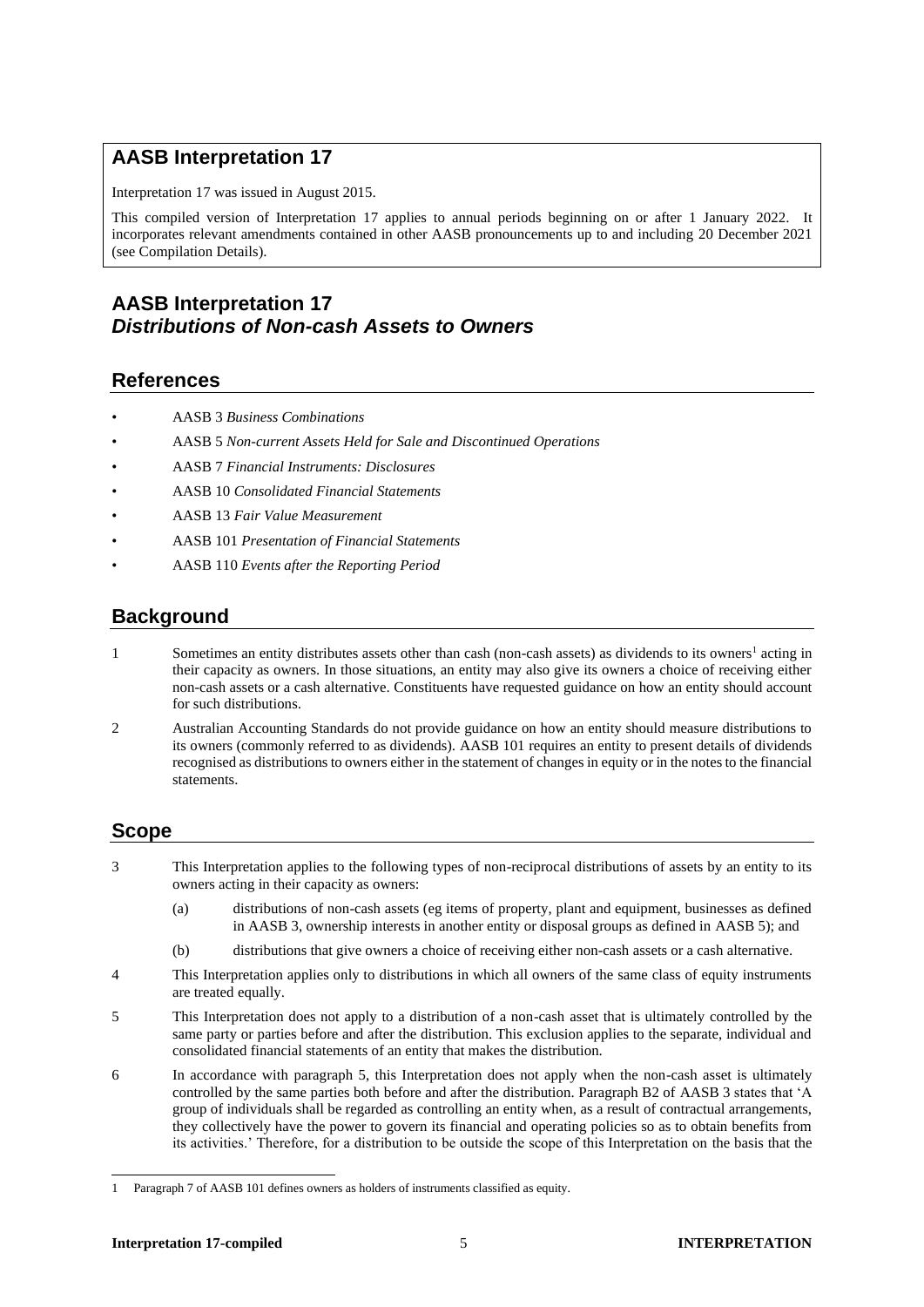same parties control the asset both before and after the distribution, a group of individual shareholders receiving the distribution must have, as a result of contractual arrangements, such ultimate collective power over the entity making the distribution.

- 7 In accordance with paragraph 5, this Interpretation does not apply when an entity distributes some of its ownership interests in a subsidiary but retains control of the subsidiary. The entity making a distribution that results in the entity recognising a non-controlling interest in its subsidiary accounts for the distribution in accordance with AASB 10.
- 8 This Interpretation addresses only the accounting by an entity that makes a non-cash asset distribution. It does not address the accounting by shareholders who receive such a distribution.

#### **Issues**

- 9 When an entity declares a distribution and has an obligation to distribute the assets concerned to its owners, it must recognise a liability for the dividend payable. Consequently, this Interpretation addresses the following issues:
	- (a) When should the entity recognise the dividend payable?
	- (b) How should an entity measure the dividend payable?
	- (c) When an entity settles the dividend payable, how should it account for any difference between the carrying amount of the assets distributed and the carrying amount of the dividend payable?

#### **Consensus**

#### **When to recognise a dividend payable**

- 10 The liability to pay a dividend shall be recognised when the dividend is appropriately authorised and is no longer at the discretion of the entity, which is the date:
	- (a) when declaration of the dividend, eg by management or the board of directors, is approved by the relevant authority, eg the shareholders, if the jurisdiction requires such approval, or
	- (b) when the dividend is declared, eg by management or the board of directors, if the jurisdiction does not require further approval.

#### **Measurement of a dividend payable**

- 11 An entity shall measure a liability to distribute non-cash assets as a dividend to its owners at the fair value of the assets to be distributed.
- 12 If an entity gives its owners a choice of receiving either a non-cash asset or a cash alternative, the entity shall estimate the dividend payable by considering both the fair value of each alternative and the associated probability of owners selecting each alternative.
- 13 At the end of each reporting period and at the date of settlement, the entity shall review and adjust the carrying amount of the dividend payable, with any changes in the carrying amount of the dividend payable recognised in equity as adjustments to the amount of the distribution.

#### **Accounting for any difference between the carrying amount of the assets distributed and the carrying amount of the dividend payable when an entity settles the dividend payable**

14 When an entity settles the dividend payable, it shall recognise the difference, if any, between the carrying amount of the assets distributed and the carrying amount of the dividend payable in profit or loss.

#### **Presentation and disclosures**

- 15 An entity shall present the difference described in paragraph 14 as a separate line item in profit or loss.
- 16 An entity shall disclose the following information, if applicable:
	- (a) the carrying amount of the dividend payable at the beginning and end of the period; and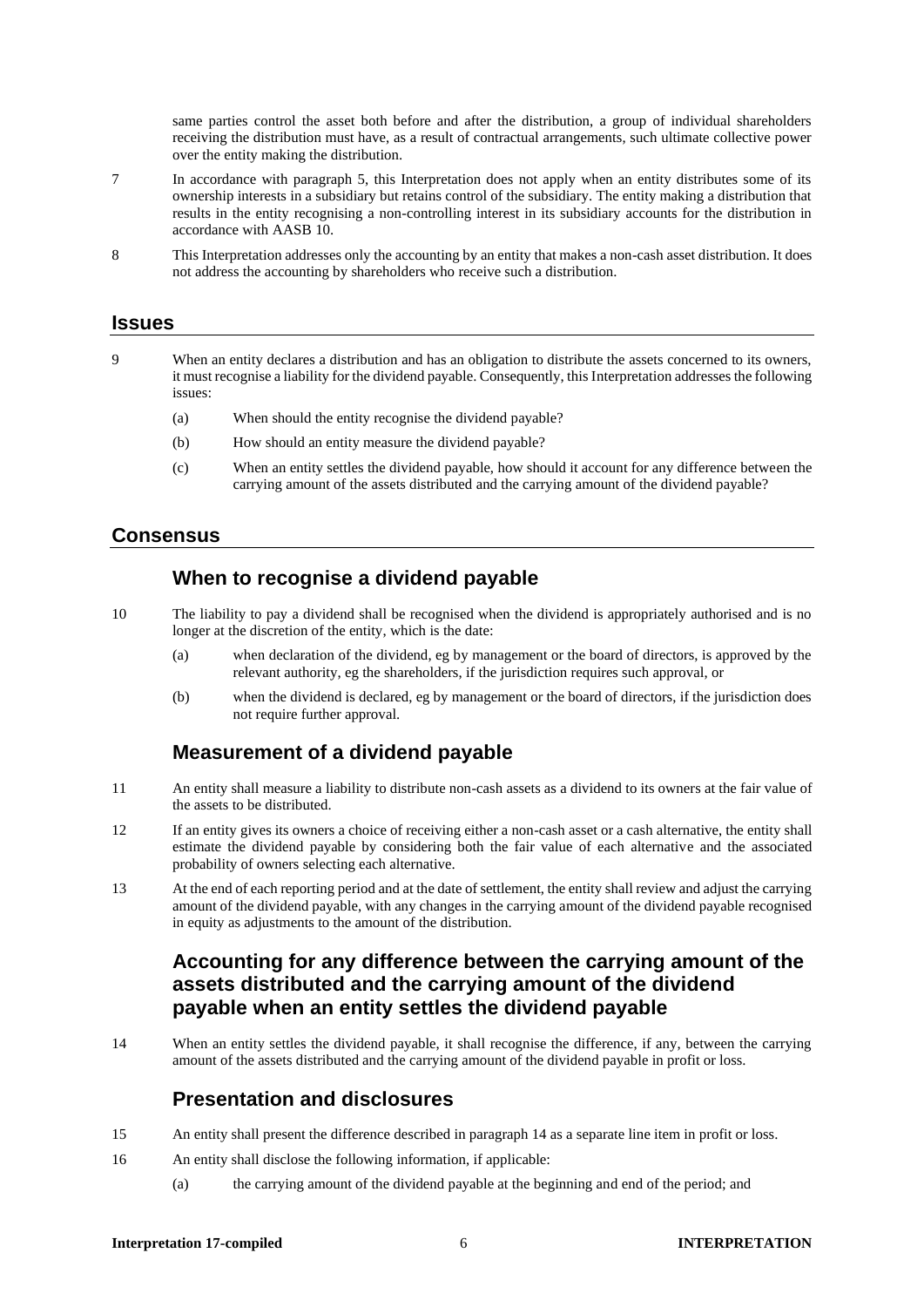- (b) the increase or decrease in the carrying amount recognised in the period in accordance with paragraph 13 as result of a change in the fair value of the assets to be distributed.
- 17 If, after the end of a reporting period but before the financial statements are authorised for issue, an entity declares a dividend to distribute a non-cash asset, it shall disclose:
	- (a) the nature of the asset to be distributed;
	- (b) the carrying amount of the asset to be distributed as of the end of the reporting period; and
	- (c) the fair value of the asset to be distributed as of the end of the reporting period, if it is different from its carrying amount, and the information about the method(s) used to measure that fair value required by paragraphs 93(b), (d), (g) and (i) and 99 of AASB 13.

#### **Withdrawal of AASB pronouncements**

Aus17.1 When applied or operative, this Interpretation supersedes Interpretation 17 *Distributions of Noncash Assets to Owners* issued in December 2008.

#### **Effective date**

18 [Deleted by the AASB]

Aus18.1 An entity shall apply this Interpretation for annual periods beginning on or after 1 January 2016. Earlier application is permitted for periods beginning on or after 1 January 2014 but before 1 January 2016. If an entity applies this Interpretation for a period beginning before 1 January 2016, it shall disclose that fact.

19–

20 [Deleted by the AASB]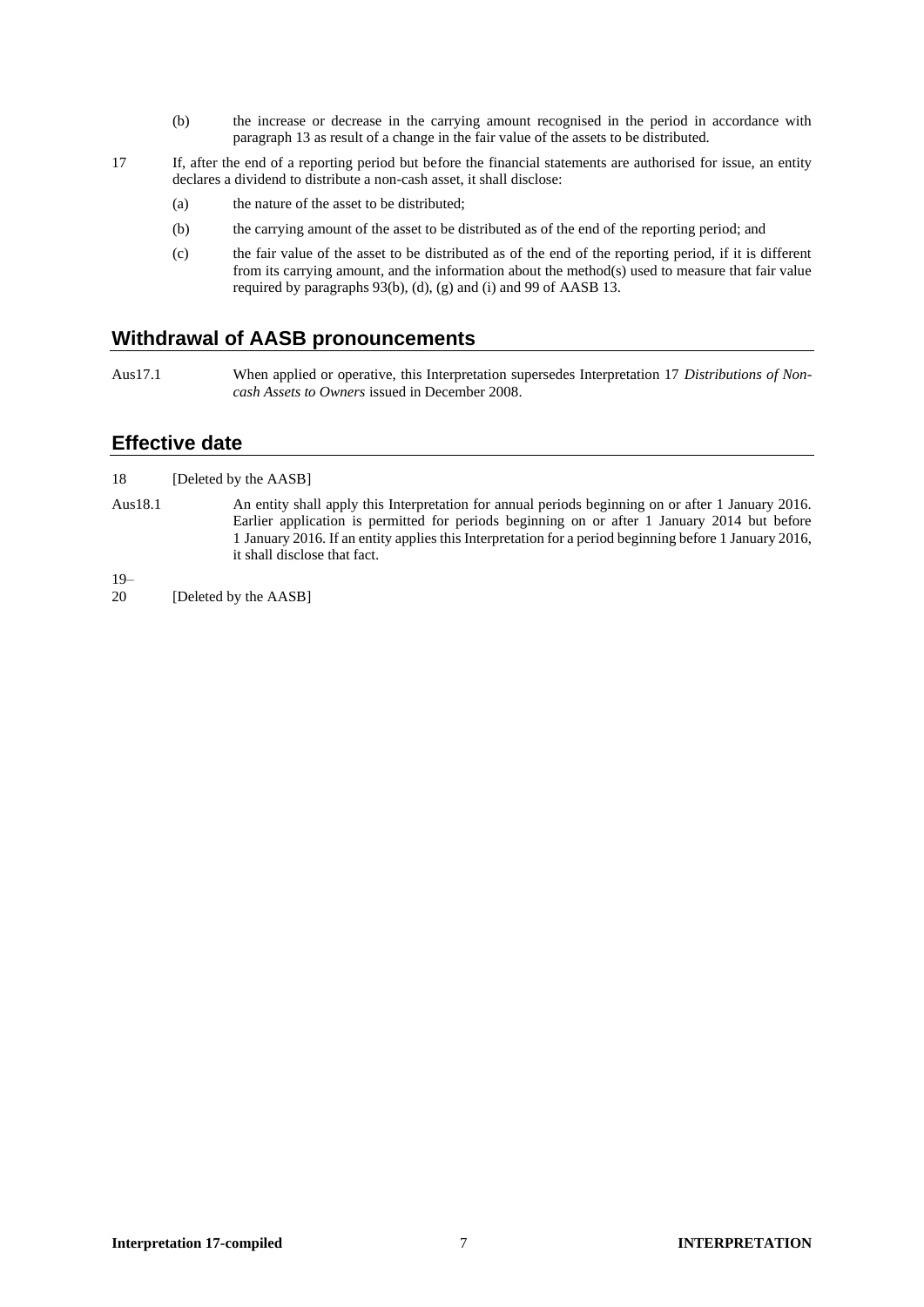## **Appendix A Australian simplified disclosures for Tier 2 entities**

*This appendix is an integral part of the Interpretation.*

**AusA1 Paragraphs 16 and 17 do not apply to entities preparing general purpose financial statements that apply AASB 1060** *General Purpose Financial Statements – Simplified Disclosures for For-Profit and Not-for-Profit Tier 2 Entities***.**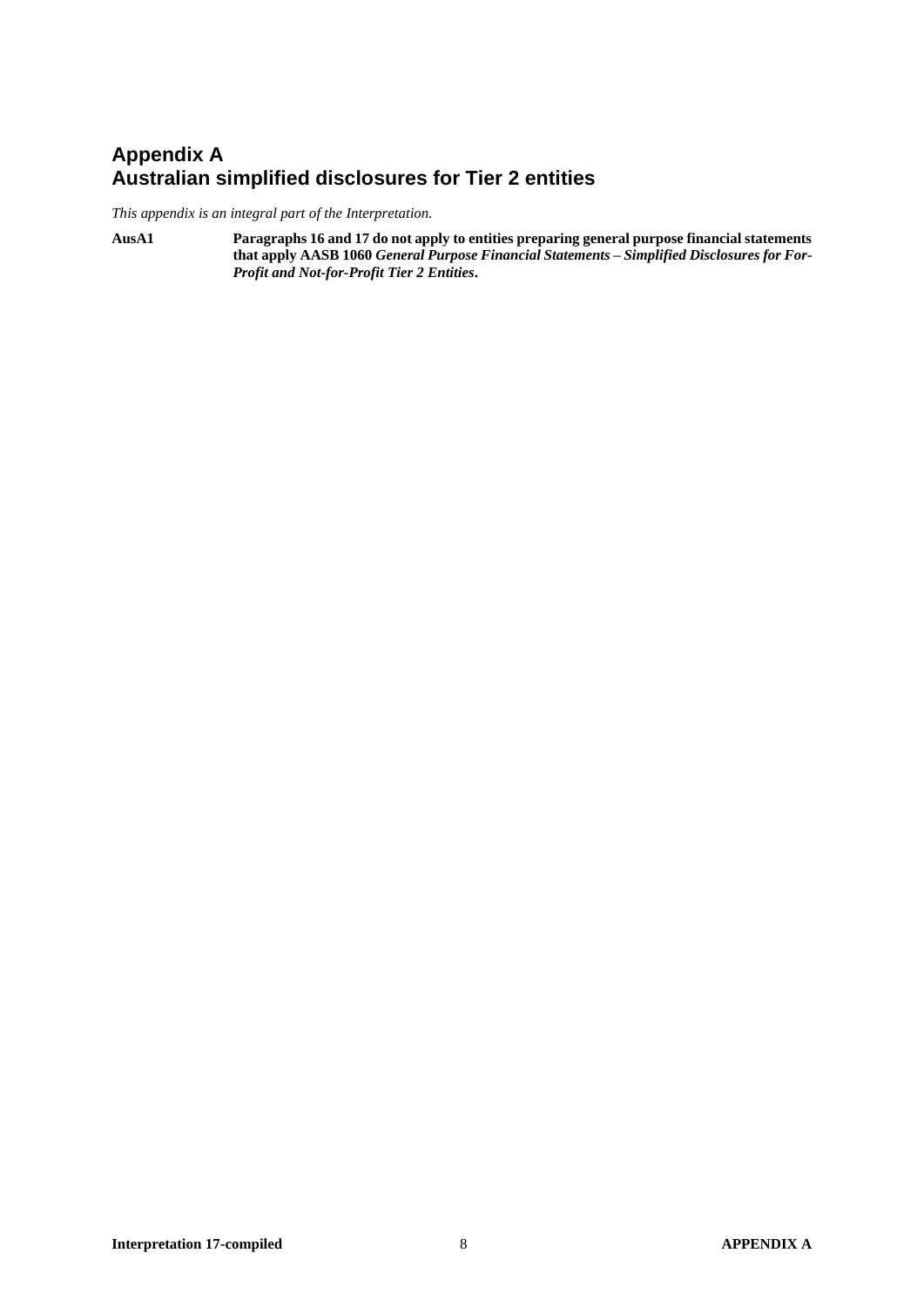## **Illustrative examples**

*These examples accompany, but are not part of, AASB Interpretation 17.*



# **Scope of the Interpretation (paragraphs 3–8)**

- IE1 Assume Company A is owned by public shareholders. No single shareholder controls Company A and no group of shareholders is bound by a contractual agreement to act together to control Company A jointly. Company A distributes certain assets (eg available-for-sale securities) pro rata to the shareholders. This transaction is within the scope of the Interpretation.
- IE2 However, if one of the shareholders (or a group bound by a contractual agreement to act together) controls Company A both before and after the transaction, the entire transaction (including the distributions to the non-controlling shareholders) is not within the scope of the Interpretation. This is because in a pro rata distribution to all owners of the same class of equity instruments, the controlling shareholder (or group of shareholders) will continue to control the non-cash assets after the distribution.

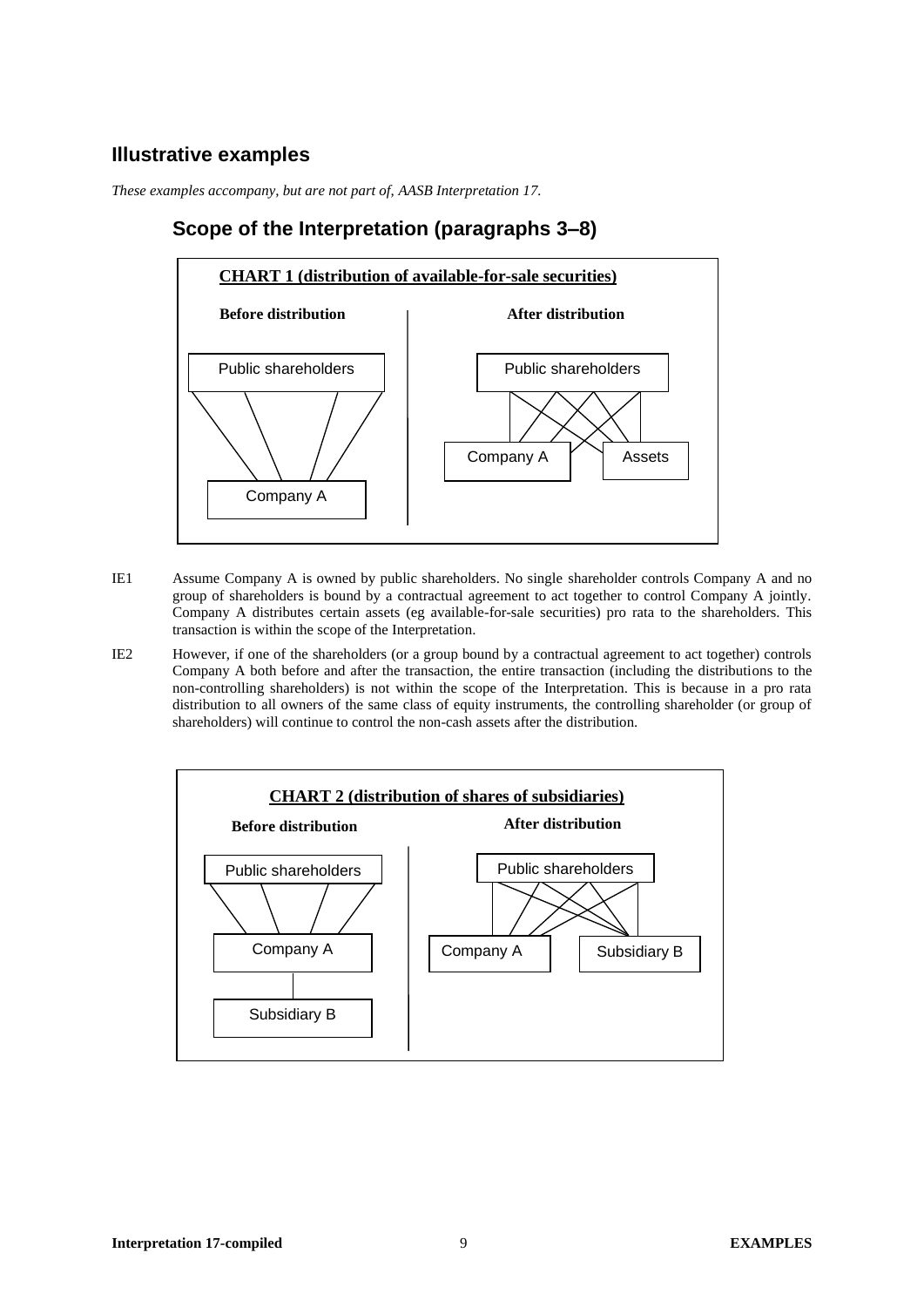- IE3 Assume Company A is owned by public shareholders. No single shareholder controls Company A and no group of shareholders is bound by a contractual agreement to act together to control Company A jointly. Company A owns all of the shares of Subsidiary B. Company A distributes all of the shares of Subsidiary B pro rata to its shareholders, thereby losing control of Subsidiary B. This transaction is within the scope of the Interpretation.
- IE4 However, if Company A distributes to its shareholders shares of Subsidiary B representing only a noncontrolling interest in Subsidiary B and retains control of Subsidiary B, the transaction is not within the scope of the Interpretation. Company A accounts for the distribution in accordance with AASB 10 *Consolidated Financial Statements*. Company A controls Company B both before and after the transaction.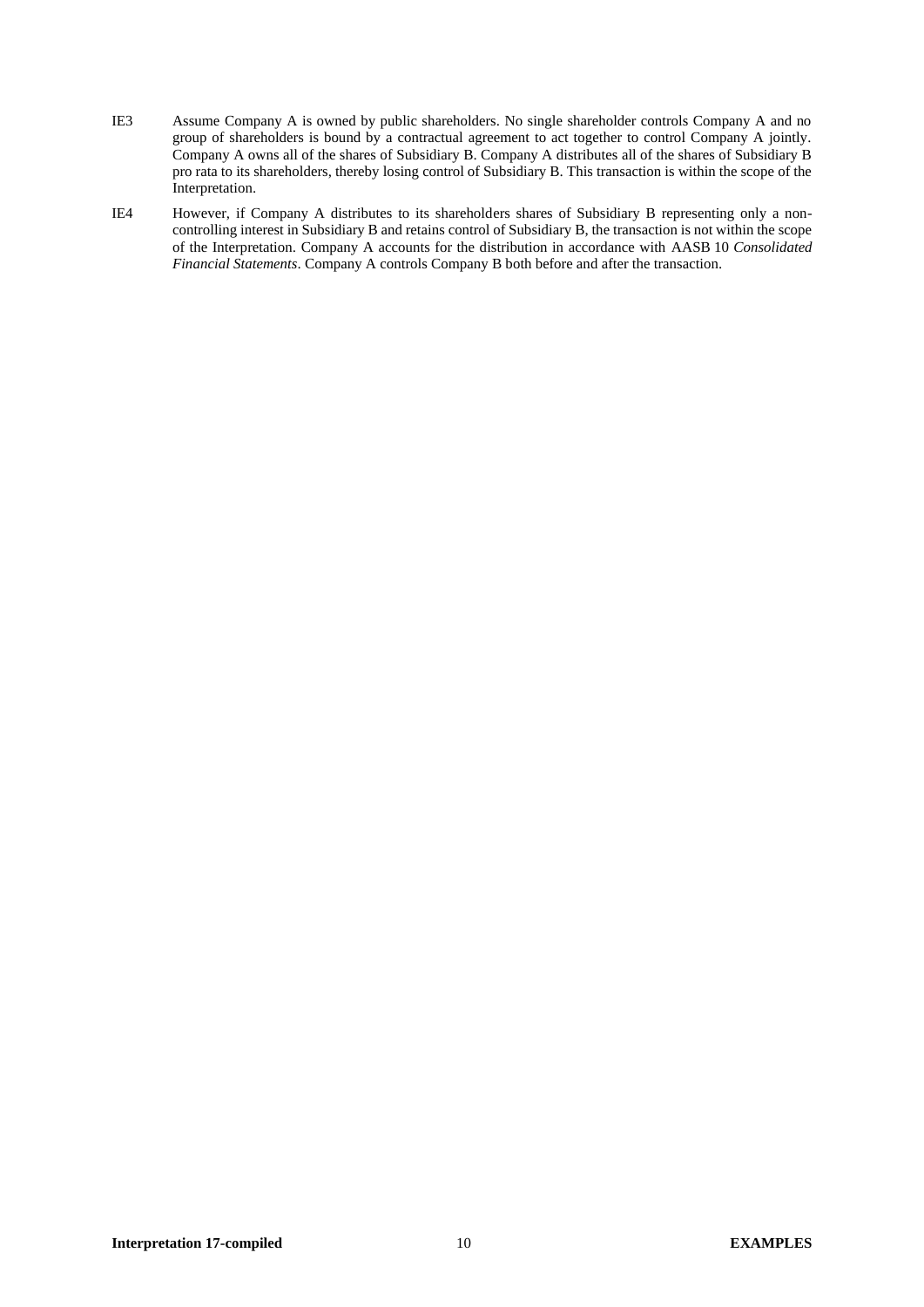# **Compilation details AASB Interpretation 17** *Distributions of Non-cash Assets to Owners* **(as amended)**

#### *Compilation details are not part of Interpretation 17.*

This compiled Interpretation applies to annual periods beginning on or after 1 January 2022. It takes into account amendments up to and including 20 December 2021 and was prepared on 7 April 2022 by the staff of the Australian Accounting Standards Board (AASB).

This compilation is not a separate Interpretation issued by the AASB. Instead, it is a representation of Interpretation 17 (August 2015) as amended by other pronouncements, which are listed in the table below.

# **Table of pronouncements**

| Pronouncement     | Month/date issued | <b>Effective date</b><br>(annual periods<br>$\ldots$ on or after $\ldots$ ) | Application, saving or<br>transitional provisions |
|-------------------|-------------------|-----------------------------------------------------------------------------|---------------------------------------------------|
| Interpretation 17 | Aug 2015          | (beginning) 1 Jan 2016                                                      | see (a) below                                     |
| AASB 1060         | 6 Mar 2020        | (beginning) 1 Jul 2021                                                      | see (b) below                                     |
| AASB 2021-7       | 20 Dec 2021       | (beginning) 1 Jan 2022                                                      | see (c) below                                     |

(a) Entities may elect to apply this Interpretation to annual periods beginning on or after 1 January 2014 but before 1 January 2016.

(b) Entities may elect to apply this Standard to annual periods beginning before 1 July 2021.

(c) Entities may elect to apply this Standard to annual periods beginning before 1 January 2022.

## **Table of amendments**

| <b>Paragraph affected</b> | <b>How affected</b> | <b>By </b> [paragraph/page] |
|---------------------------|---------------------|-----------------------------|
| Appendix A                | replaced            | AASB 1060 [page 68]         |
|                           | lamended            | AASB 2021-7 [52]            |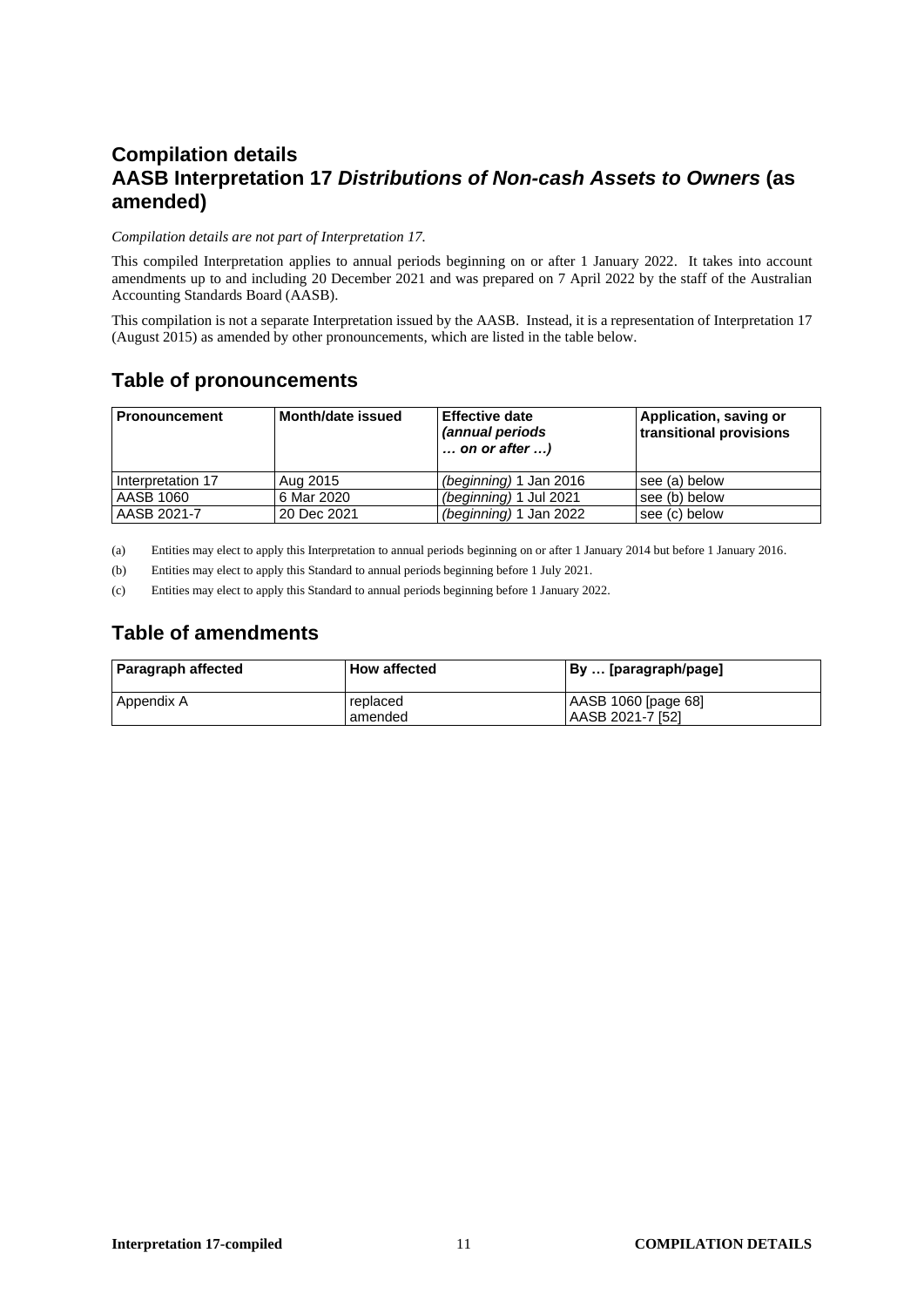## **Basis for Conclusions on IFRIC 17** *Distributions of Non-cash Assets to Owners*

*This Basis for Conclusions accompanies, but is not part of, AASB Interpretation 17. An IFRIC Basis for Conclusions may be amended to reflect any additional requirements in the AASB Interpretation or AASB Accounting Standards.*

#### **Introduction**

- BC1 This Basis for Conclusions summarises the IFRIC's considerations in reaching its consensus. Individual IFRIC members gave greater weight to some factors than to others.
- BC2 At present, International Financial Reporting Standards (IFRSs) do not address how an entity should measure distributions to owners acting in their capacity as owners (commonly referred to as dividends). The IFRIC was told that there was significant diversity in practice in how entities measured distributions of non-cash assets.
- BC3 The IFRIC published draft Interpretation D23 *Distributions of Non-cash Assets to Owners* for public comment in January 2008 and received 56 comment letters in response to its proposals.

#### **Scope (paragraphs 3–8)**

#### **Should the Interpretation address all transactions between an entity and its owners?**

- BC4 The IFRIC noted that an asset distribution by an entity to its owners is an example of a transaction between an entity and its owners. Transactions between an entity and its owners can generally be categorised into the following three types:
	- (a) exchange transactions between an entity and its owners.
	- (b) non-reciprocal transfers of assets by owners of an entity to the entity. Such transfers are commonly referred to as contributions from owners.
	- (c) non-reciprocal transfers of assets by an entity to its owners. Such transfers are commonly referred to as distributions to owners.
- BC5 The IFRIC concluded that the Interpretation should not address exchange transactions between an entity and its owners because that would probably result in addressing all related party transactions. In the IFRIC's view, such a scope was too broad for an Interpretation. Instead, the IFRIC concluded that the Interpretation should focus on distributions of assets by an entity to its owners acting in their capacity as owners.
- BC6 In addition, the IFRIC decided that the Interpretation should not address distributions in which owners of the same class of equity instrument are not all treated equally. This is because, in the IFRIC's view, such distributions might imply that at least some of the owners receiving the distributions indeed gave up something to the entity and/or other owners. In other words, such distributions might be more in the nature of exchange transactions.

#### **Should the Interpretation address all types of asset distributions?**

- BC7 The IFRIC was told that there was significant diversity in the measurement of the following types of nonreciprocal distributions of assets by an entity to its owners acting in their capacity as owners:
	- (a) distributions of non-cash assets (eg items of property, plant and equipment, businesses as defined in IFRS 3, ownership interests in another entity or disposal groups as defined in IFRS 5 *Non-current Assets Held for Sale and Discontinued Operations*) to its owners; and
	- (b) distributions that give owners a choice of receiving either non-cash assets or a cash alternative.
- BC8 The IFRIC noted that all distributions have the same purpose, ie to distribute assets to an entity's owners. It therefore concluded that the Interpretation should address the measurement of all types of asset distributions with one exception set out in paragraph 5 of the Interpretation.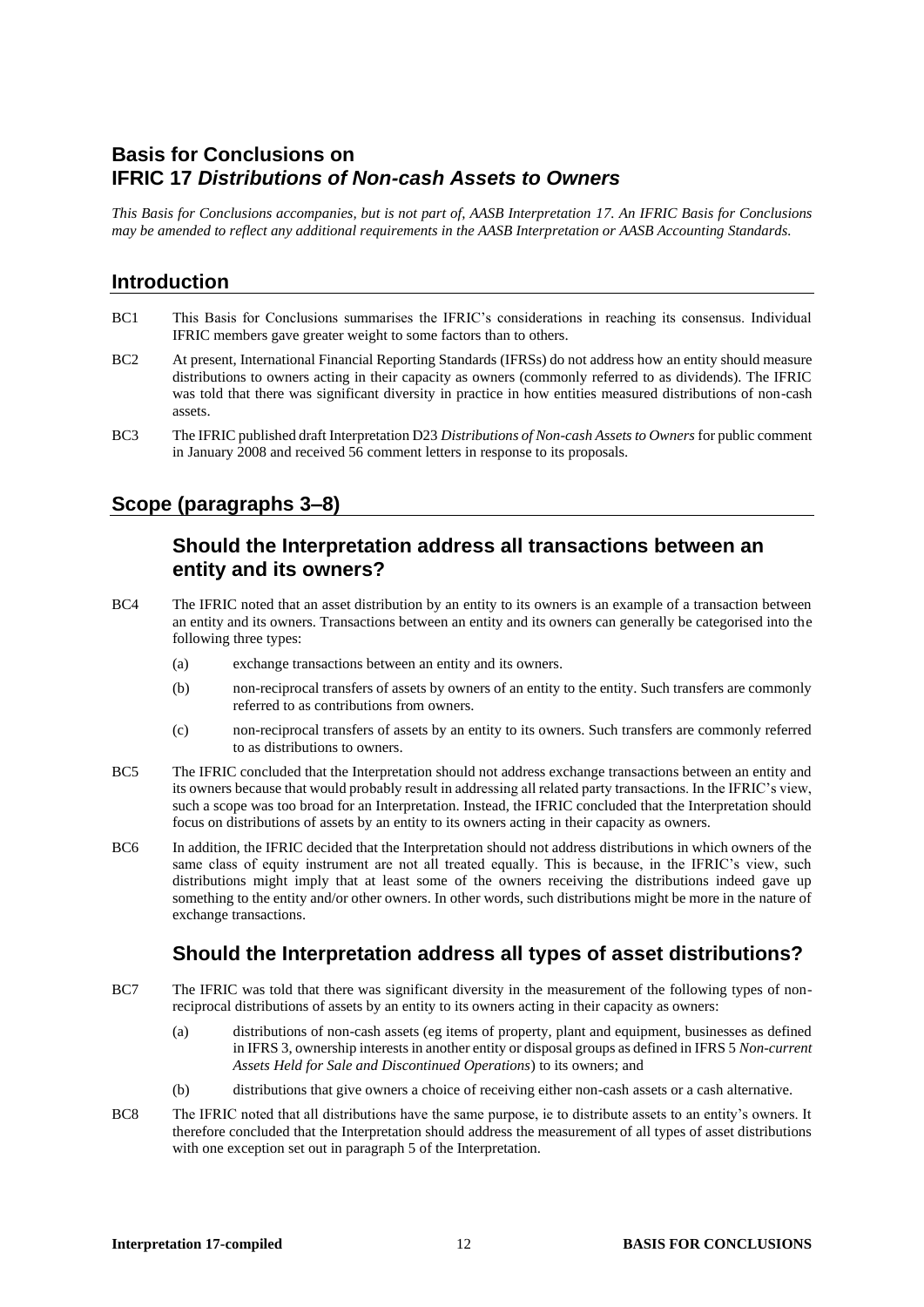#### **A scope exclusion: a distribution of an asset that is ultimately controlled by the same party or parties before and after the distribution**

- BC9 In the Interpretation, the IFRIC considered whether it should address how an entity should measure a distribution of an asset (eg an ownership interest in a subsidiary) that is ultimately controlled by the same party or parties before and after the distribution. In many instances, such a distribution is for the purpose of group restructuring (eg separating two different businesses into two different subgroups). After the distribution, the asset is still controlled by the same party or parties.
- BC10 In addition, the IFRIC noted that dealing with the accounting for a distribution of an asset within a group would require consideration of how a transfer of any asset within a group should be accounted for in the separate or individual financial statements of group entities.
- BC11 For the reasons described in paragraphs BC9 and BC10, the IFRIC concluded that the Interpretation should not deal with a distribution of an asset that is ultimately controlled by the same party or parties before and after the distribution.
- BC12 In response to comments received on the draft Interpretation, the IFRIC redeliberated whether the scope of the Interpretation should be expanded to include a distribution of an asset that is ultimately controlled by the same party or parties before and after the distribution. The IFRIC decided not to expand the scope of the Interpretation in the light of the Board's decision to add a project to its agenda to address common control transactions.
- BC13 The IFRIC noted that many commentators believed that most distributions of assets to an entity's owners would be excluded from the scope of the Interpretation by paragraph 5. The IFRIC did not agree with this conclusion. It noted that in paragraph B2 of IFRS 3 *Business Combinations* (as revised in 2008), the Board concluded that a group of individuals would be regarded as controlling an entity only when, as a result of contractual arrangements, they collectively have the power to govern its financial and operating policies so as to obtain benefits from its activities. In addition, in *Cost of an Investment in a Subsidiary, Jointly Controlled Entity or Associate* in May 2008, the Board clarified in the amendments to IAS 27 *Consolidated and Separate Financial Statements* that the distribution of equity interests in a new parent to shareholders in exchange for their interests in the existing parent was not a common control transaction.<sup>2</sup>
- BC14 Consequently, the IFRIC decided that the Interpretation should clarify that unless there is a contractual arrangement among shareholders to control the entity making the distribution, transactions in which the shares or the businesses of group entities are distributed to shareholders outside the group (commonly referred to as a spin-off, split-off or demerger) are not transactions between entities or businesses under common control. Therefore they are within the scope of the Interpretation.
- BC15 Some commentators on D23 were concerned about situations in which an entity distributes some but not all of its ownership interests in a subsidiary and retains control. They believed that the proposed accounting for the distribution of ownership interests representing a non-controlling interest in accordance with D23 was inconsistent with the requirements of IAS 27 (as amended in 2008). That IFRS requires changes in a parent's ownership interest in a subsidiary that do not result in a loss of control to be accounted for as equity transactions. The IFRIC had not intended the Interpretation to apply to such transactions so did not believe it conflicted with the requirements of IAS 27. As a result of the concerns expressed, the IFRIC amended the Interpretation to make this clear.
- BC16 Some commentators on D23 were also concerned about situations in which a subsidiary with a noncontrolling interest distributes assets to both the parent and the non-controlling interests. They questioned why only the distribution to the controlling entity is excluded from the scope of the Interpretation. The IFRIC noted that when the parent controls the subsidiary before and after the transaction, the entire transaction (including the distribution to the non-controlling interest) is not within the scope of the Interpretation and is accounted for in accordance with IAS 27.
- BC17 Distributions to owners may involve significant portions of an entity's operations. In such circumstances, sometimes referred to as split-off, some commentators on D23 were concerned that it would be difficult to determine which of the surviving entities had made the distribution. They thought that it might be possible for each surviving entity to recognise the distribution of the other. The IFRIC agreed with commentators that identifying the distributing entity might require judgement in some circumstances. However, the IFRIC concluded that the distribution could be recognised in only one entity's financial statements.

<sup>2</sup> The consolidation guidance was removed from IAS 27 and the Standard was renamed *Separate Financial Statements* by IFRS 10 *Consolidated Financial Statements* issued in May 2011. The accounting requirements for transactions between owners did not change.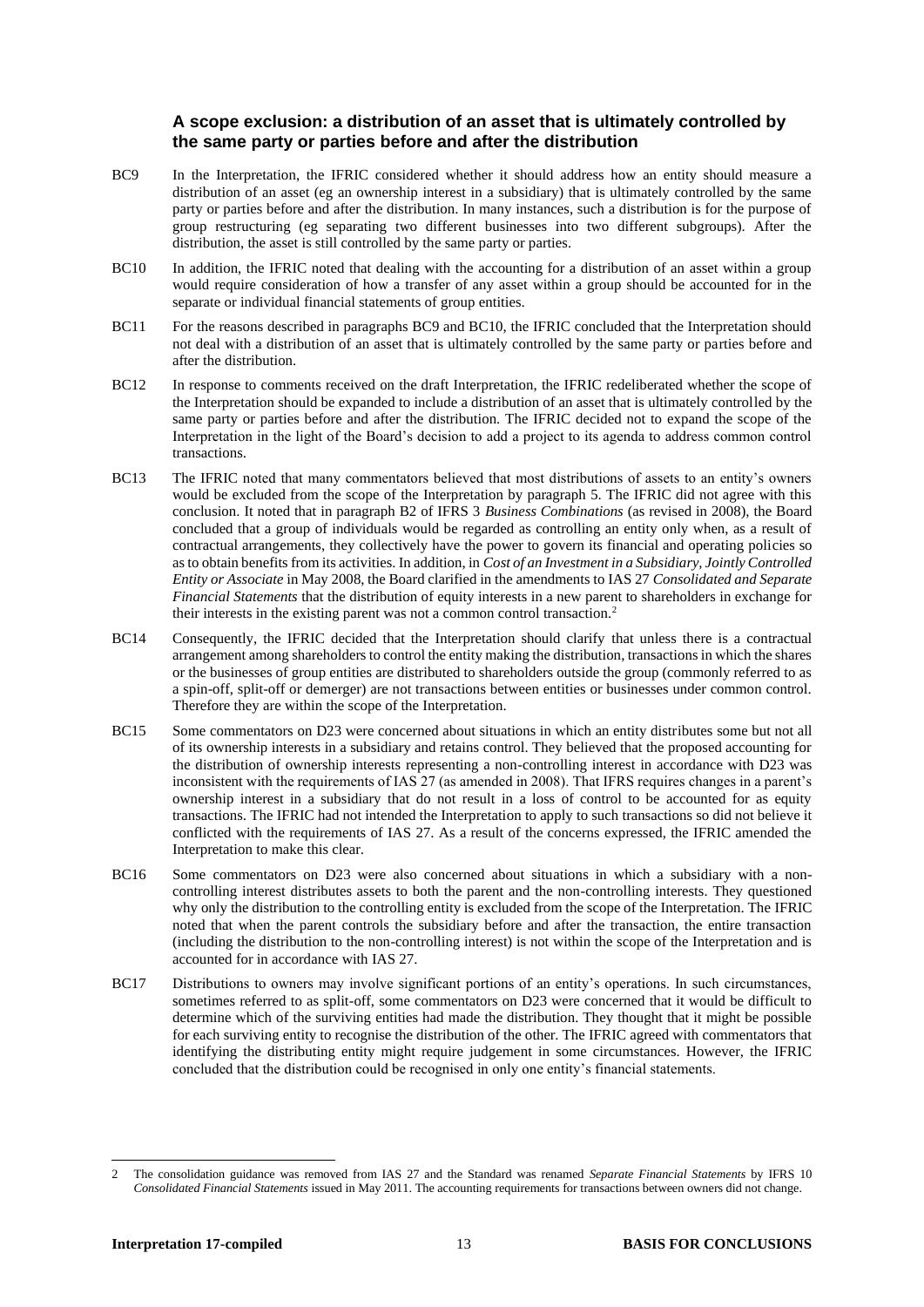#### **When to recognise a dividend payable (paragraph 10) and amendment to IAS 10**

- BC18 D23 did not address when an entity should recognise a liability for a dividend payable and some respondents asked the IFRIC to clarify this issue. The IFRIC noted that in IAS 10 *Events after the Reporting Period* paragraph 13 states that 'If dividends are declared (ie the dividends are appropriately authorised and no longer at the discretion of the entity) after the reporting period but before the financial statements are authorised for issue, the dividends are not recognised as a liability at the end of the reporting period because no obligation exists at that time.'
- BC19 Some commentators stated that in many jurisdictions a commonly held view is that the entity has discretion until the shareholders approve the dividend. Therefore, constituents holding this view believe a conflict exists between 'declared' and the explanatory phrase in the brackets in IAS 10 paragraph 13. This is especially true when the sentence is interpreted as 'declared by *management but before the shareholders' approval*'. The IFRIC concluded that the point at which a dividend is appropriately authorised and no longer at the discretion of the entity will vary by jurisdiction.
- BC20 Therefore, as a consequence of this Interpretation the IFRIC decided to recommend that the Board amend IAS 10 to remove the perceived conflict in paragraph 13. The IFRIC also noted that the principle on when to recognise a dividend was in the wrong place within the IASB's authoritative documents. The Board agreed with the IFRIC's conclusions and amended IAS 10 as part of its approval of the Interpretation. The Board confirmed that this Interpretation had not changed the principle on when to recognise a dividend payable; however, the principle was moved from IAS 10 into the Interpretation and clarified but without changing the principle.

## **How should an entity measure a dividend payable? (paragraphs 11–13)**

BC21 IFRSs do not provide guidance on how an entity should measure distributions to owners. However, the IFRIC noted that a number of IFRSs address how a liability should be measured. Although IFRSs do not specifically address how an entity should measure a dividend payable, the IFRIC decided that it could identify potentially relevant IFRSs and apply their principles to determine the appropriate measurement basis.

#### **Which IFRSs are relevant to the measurement of a dividend payable?**

- BC22 The IFRIC considered all IFRSs that prescribe the accounting for a liability. Of those, the IFRIC concluded that IAS 37 *Provisions, Contingent Assets and Contingent Liabilities* and IAS 39 *Financial Instruments:*  Recognition and Measurement<sup>3</sup> were the most likely to be relevant. The IFRIC concluded that other IFRSs were not applicable because most of them addressed only liabilities arising from exchange transactions and some of them were clearly not relevant (eg IAS 12 *Income Taxes*). As mentioned above, the Interpretation addresses only non-reciprocal distributions of assets by an entity to its owners.
- BC23 Given that all types of distributions have the purpose of distributing assets to owners, the IFRIC decided that all dividends payable should be measured the same way, regardless of the types of assets to be distributed. This also ensures that all dividends payable are measured consistently.
- BC24 Some believed that IAS 39 was the appropriate IFRS to be used to measure dividends payable. They believed that, once an entity declared a distribution to its owners, it had a contractual obligation to distribute the assets to its owners. However, IAS 39 would not cover dividends payable if they were considered to be noncontractual obligations. In addition, IAS 39 covers some but not all obligations that require an entity to deliver non-cash assets to another entity. It does not cover a liability to distribute non-financial assets to owners. The IFRIC therefore concluded that it was not appropriate to conclude that all dividends payable should be within the scope of IAS 39.
- BC25 The IFRIC then considered IAS 37, which is generally applied in practice to determine the accounting for liabilities other than those arising from executory contracts and those addressed by other IFRSs. IAS 37 requires an entity to measure a liability on the basis of the best estimate of the expenditure required to settle the present obligation at the end of the reporting period. Consequently, in D23 the IFRIC decided that it was appropriate to apply the principles in IAS 37 to all dividends payable (regardless of the types of assets to be distributed). The IFRIC decided that to apply IAS 37 to measure a liability for an obligation to distribute noncash assets to owners, an entity should consider the fair value of the assets to be distributed. The fair value of

<sup>3</sup> IFRS 9 *Financial Instruments* replaced IAS 39. IFRS 9 applies to all items that were previously within the scope of IAS 39.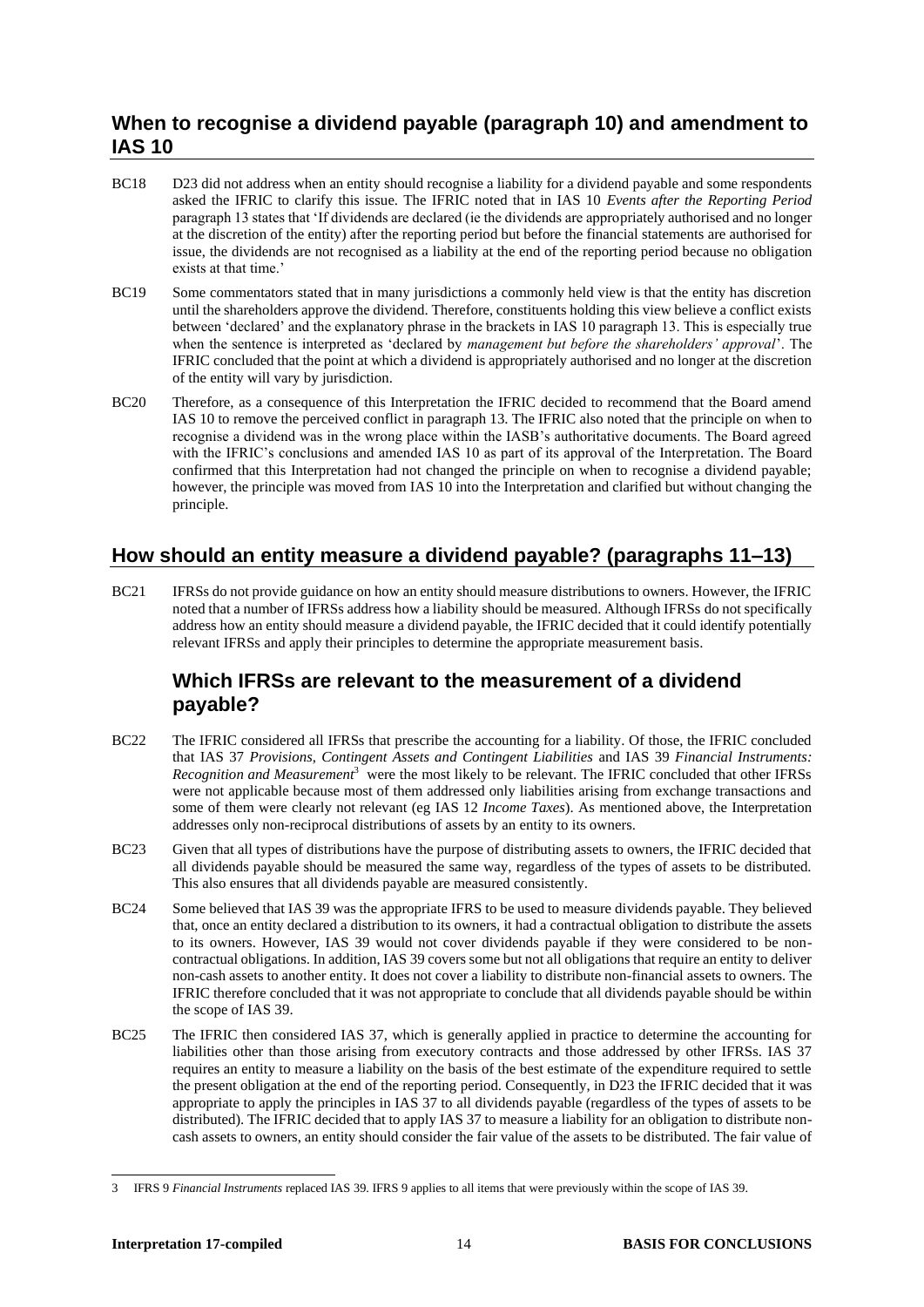the assets to be distributed is clearly relevant no matter which approach in IAS 37 is taken to determine the best estimate of the expenditure required to settle the liability.

- BC26 However, in response to comments received on D23, the IFRIC reconsidered whether the Interpretation should specify that all dividends payable should be measured in accordance with IAS 37. The IFRIC noted that many respondents were concerned that D23 might imply that the measurement attribute in IAS 37 should always be interpreted to be fair value. This was not the intention of D23 as that question is part of the Board's project to amend IAS 37. In addition, many respondents were not certain whether measuring the dividend payable 'by reference to' the fair value of the assets to be distributed required measurement at their fair value or at some other amount.
- BC27 Therefore, the IFRIC decided to modify the proposal in D23 to require the dividend payable to be measured at the fair value of the assets to be distributed, without linking to any individual standard its conclusion that fair value is the most relevant measurement attribute. The IFRIC also noted that if the assets being distributed constituted a business, its fair value could be different from the simple sum of the fair value of the component assets and liabilities (ie it includes the value of goodwill or the identified intangible assets).

#### **Should any exception be made to the principle of measuring a dividend payable at the fair value of the assets to be distributed?**

- BC28 Some are concerned that the fair value of the assets to be distributed might not be reliably measurable in all cases. They believe that exceptions should be made in the following circumstances:
	- (a) An entity distributes an ownership interest of another entity that is not traded in an active market and the fair value of the ownership interest cannot be measured reliably. The IFRIC noted that IAS 39<sup>4</sup> does not permit investments in equity instruments that do not have a quoted market price in an active market<sup>5</sup> and whose fair value cannot be measured reliably to be measured at fair value.
	- (b) An entity distributes an intangible asset that is not traded in an active market and therefore would not be permitted to be carried at a revalued amount in accordance with IAS 38 *Intangible Assets*.
- BC29 The IFRIC noted that in accordance with IAS 39 paragraphs AG80 and AG81,<sup>6</sup> the fair value of equity instruments that do not have a quoted price in an active market<sup>7</sup> is reliably measurable if:
	- (a) the variability in the range of reasonable fair value estimates is not significant for that instrument, or
	- (b) the probabilities of the various estimates within the range can be reasonably assessed and used in estimating fair value.
- BC30 The IFRIC noted that, when the management of an entity recommends a distribution of a non-cash asset to its owners, one or both of the conditions for determining a reliable measure of the fair value of equity instruments that do not have a quoted price in an active market is likely to be satisfied. Management would be expected to know the fair value of the asset because management has to ensure that all owners of the entity are informed of the value of the distribution. For this reason, it would be difficult to argue that the fair value of the assets to be distributed cannot be determined reliably.
- BC31 In addition, the IFRIC recognised that in some cases the fair value of an asset must be estimated. As mentioned in paragraph 86 of the *Framework for the Preparation and Presentation of Financial Statements*,<sup>8</sup> the use of reasonable estimates is an essential part of the preparation of financial statements and does not undermine their reliability.

<sup>4</sup> IFRS 9 *Financial Instruments* requires all investments in equity instruments to be measured at fair value.

<sup>5</sup> IFRS 13 *Fair Value Measurement*, issued in May 2011, defines fair value and contains the requirements for measuring fair value. IFRS 13 defines a Level 1 input as a quoted price in an active market for an identical asset or liability. Level 2 inputs include quoted prices for identical assets or liabilities in markets that are not active. As a result IFRS 9 refers to such equity instruments as 'an equity instrument that does not have a quoted price in an active market for an identical instrument (ie a Level 1 input)'.

<sup>6</sup> IFRS 9 *Financial Instruments* deleted paragraphs AG80 and AG81 of IAS 39. IFRS 13 *Fair Value Measurement*, issued in May 2011, defines fair value and contains requirements for measuring fair value. IFRS 13 defines a Level 1 input as a quoted price in an active market for an identical asset or liability. Level 2 inputs include quoted prices for identical assets or liabilities in markets that are not active. As a result IFRS 9 refers to such equity instruments as 'an equity instrument that does not have a quoted price in an active market for an identical instrument (ie a Level 1 input)'.

<sup>7</sup> IFRS 13 *Fair Value Measurement*, issued in May 2011, defines fair value and contains requirements for measuring fair value. IFRS 13 defines a Level 1 input as a quoted price in an active market for an identical asset or liability. Level 2 inputs include quoted prices for identical assets or liabilities in markets that are not active. As a result IFRS 9 refers to such equity instruments as 'an equity instrument that does not have a quoted price in an active market for an identical instrument (ie a Level 1 input)'.

<sup>8</sup> now paragraph 4.41 of the *Conceptual Framework*. References to the *Framework* are to IASC's *Framework for the Preparation and Presentation of Financial Statements*, adopted by the IASB in 2001. In September 2010 the IASB replaced the *Framework* with the *Conceptual Framework for Financial Reporting*.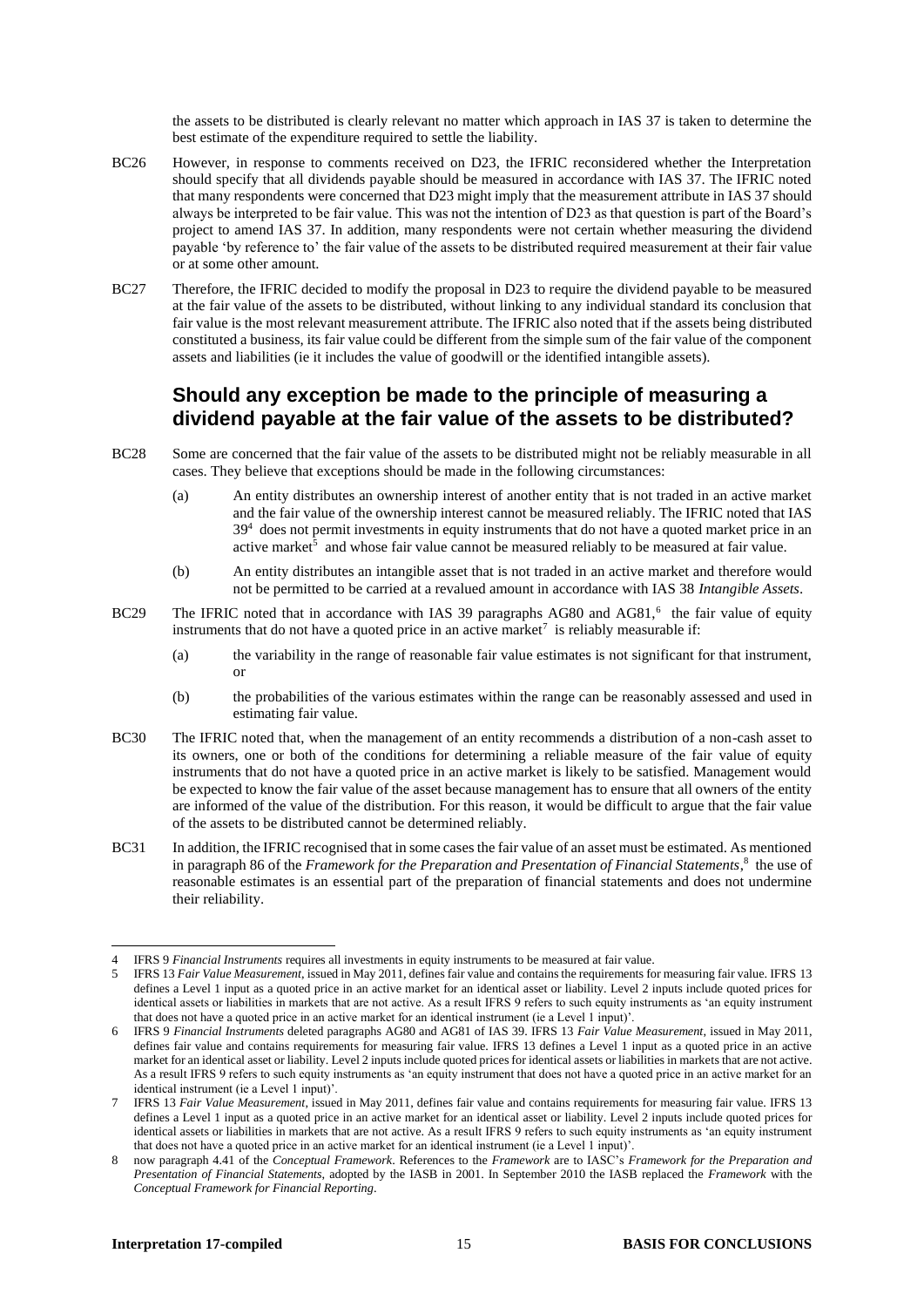- BC32 The IFRIC noted that a reason why IAS 38 and IAS  $39^9$  require some assets to be measured using a historical cost basis is cost-benefit considerations. The cost of determining the fair value of an asset not traded in an active market at the end of each reporting period could outweigh the benefits. However, because an entity would be required to determine the fair value of the assets to be distributed only once at the time of distribution, the IFRIC concluded that the benefit (ie informing users of the financial statements of the value of the assets distributed) outweighs the cost of determining the fair value of the assets.
- BC33 Furthermore, the IFRIC noted that dividend income, regardless of whether it is in the form of cash or noncash assets, is within the scope of IAS 18 *Revenue*<sup>10</sup> and is required to be measured at the fair value of the consideration received. Although the Interpretation does not address the accounting by the recipient of the non-cash distribution, the IFRIC concluded that the Interpretation did not impose a more onerous requirement on the entity that makes the distribution than IFRSs have already imposed on the recipient of the distribution.
- BC34 For the reasons described in paragraphs BC28–BC33, the IFRIC concluded that no exceptions should be made to the requirement that the fair value of the asset to be distributed should be used in measuring a dividend payable.

#### **Whether an entity should remeasure the dividend payable (paragraph 13)**

- BC35 The IFRIC noted that paragraph 59 of IAS 37 requires an entity to review the carrying amount of a liability at the end of each reporting period and to adjust the carrying amount to reflect the current best estimate of the liability. Other IFRSs such as IAS 19 *Employee Benefits* similarly require liabilities that are based on estimates to be adjusted each reporting period. The IFRIC therefore decided that the entity should review and adjust the carrying amount of the dividend payable to reflect its current best estimate of the fair value of the assets to be distributed at the end of each reporting period and at the date of settlement.
- BC36 The IFRIC concluded that, because any adjustments to the best estimate of the dividend payable reflect changes in the estimated value of the distribution, they should be recognised as adjustments to the amount of the distribution. In accordance with IAS 1 *Presentation of Financial Statements* (as revised in 2007), distributions to owners are required to be recognised directly in the statement of changes in equity. Similarly, adjustments to the amount of the distribution are also recognised directly in the statement of changes in equity.
- BC37 Some commentators argued that the changes in the estimated value of the distribution should be recognised in profit or loss because changes in liabilities meet the definition of income or expenses in the *Framework*. However, the IFRIC decided that the gain or loss on the assets to be distributed should be recognised in profit or loss when the dividend payable is settled. This is consistent with other IFRSs (IAS 16, IAS 38, IAS  $39^{11}$ ) that require an entity to recognise in profit or loss any gain or loss arising from derecognition of an asset. The IFRIC concluded that the changes in the dividend payable before settlement related to changes in the estimate of the distribution and should be accounted for in equity (ie adjustments to the amount of the distribution) until settlement of the dividend payable.

#### **When the entity settles the dividend payable, how should it account for any difference between the carrying amount of the assets distributed and the carrying amount of the dividend payable? (paragraph 14)**

- BC38 When an entity distributes the assets to its owners, it derecognises both the assets distributed and the dividend payable.
- BC39 The IFRIC noted that, at the time of settlement, the carrying amount of the assets distributed would not normally be greater than the carrying amount of the dividend payable because of the recognition of impairment losses required by other applicable standards. For example, paragraph 59 of IAS 36 *Impairment of Assets* requires an entity to recognise an impairment loss in profit or loss when the recoverable amount of an asset is less than its carrying amount. The recoverable amount of an asset is the higher of its fair value less costs to sell and its value in use in accordance with paragraph 6 of IAS 36. When an entity has an obligation to distribute the asset to its owners in the near future, it would not seem appropriate to measure an impairment loss using the asset's value in use. Furthermore, IFRS 5 requires an entity to measure an asset held for sale at the lower of its carrying amount and its fair value less costs to sell. Consequently, the IFRIC concluded that

<sup>9</sup> IFRS 9 *Financial Instruments* eliminated the requirement in IAS 39 for some assets to be measured using a historical cost basis. 10 IFRS 15 *Revenue from Contracts with Customers*, issued in May 2014, replaced IAS 18 *Revenue*. IFRS 15 does not address dividends.

Dividends should be accounted for in accordance with IFRS 9, or IAS 39 if applicable.

<sup>11</sup> IFRS 9 *Financial Instruments* replaced IAS 39. IFRS 9 applies to all items that were previously within the scope of IAS 39.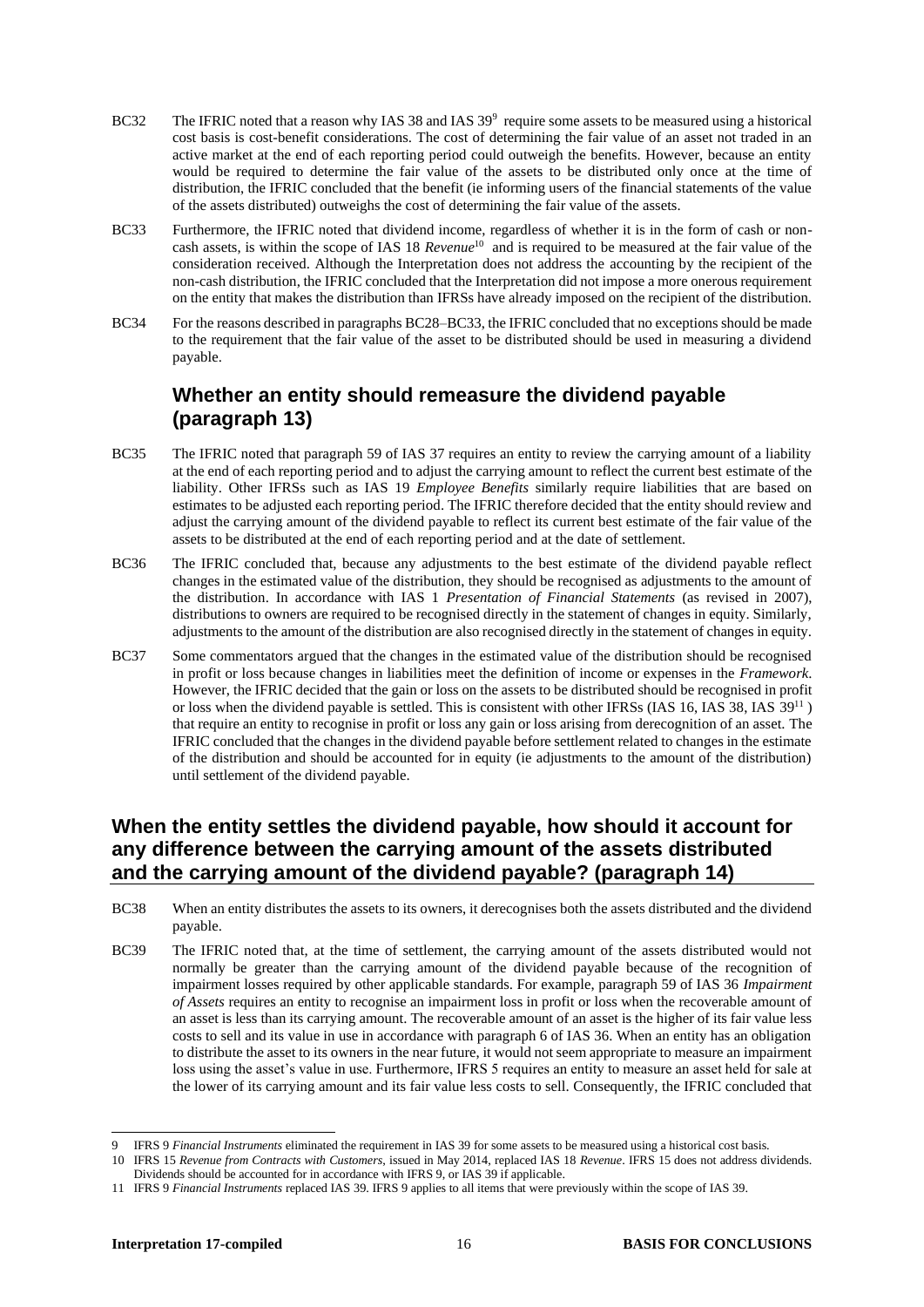when an entity derecognises the dividend payable and the asset distributed, any difference will always be a credit balance (referred to below as the credit balance).

- BC40 In determining how the credit balance should be accounted for, the IFRIC first considered whether it should be recognised as an owner change in equity.
- BC41 The IFRIC acknowledged that an asset distribution was a transaction between an entity and its owners. The IFRIC also observed that distributions to owners are recognised as owner changes in equity in accordance with IAS 1 (as revised in 2007). However, the IFRIC noted that the credit balance did not arise from the distribution transaction. Rather, it represented the cumulative unrecognised gain associated with the asset. It reflects the performance of the entity during the period the asset was held until it was distributed.
- BC42 Some might argue that, since an asset distribution does not result in the owners of an entity losing the future economic benefits of the asset, the credit balance should be recognised directly in equity. This view would be based upon the proprietary perspective in which the reporting entity does not have substance of its own separate from that of its owners. However, the IFRIC noted that the *Framework* requires an entity to consider the effect of a transaction from the perspective of the entity for which the financial statements are prepared. Under the entity perspective, the reporting entity has substance of its own, separate from that of its owners. In addition, when there is more than one class of equity instruments, the argument that all owners of an entity have effectively the same interest in the asset would not be valid.
- BC43 For the reasons described in paragraphs BC41 and BC42, the IFRIC concluded that the credit balance should not be recognised as an owner change in equity.
- BC44 The IFRIC noted that, as explained in the Basis for Conclusions on IAS 1, the Board explicitly prohibited any income or expenses (ie non-owner changes in equity) from being recognised directly in the statement of changes in equity. Any such income or expenses must be recognised as items of comprehensive income first.
- BC45 The statement of comprehensive income in accordance with IAS 1 includes two components: items of profit or loss, and items of other comprehensive income. The IFRIC therefore discussed whether the credit balance should be recognised in profit or loss or in other comprehensive income.
- BC46 IAS 1 does not provide criteria for when an item should be recognised in profit or loss. However, paragraph 88 of IAS 1 states: 'An entity shall recognise all items of income and expense in a period in profit or loss unless an IFRS requires or permits otherwise.'
- BC47 The IFRIC considered the circumstances in which IFRSs require items of income and expense to be recognised as items of other comprehensive income, mainly as follows:
	- (a) some actuarial gains or losses arising from remeasuring defined benefit liabilities provided that specific criteria set out in IAS 19 are met.
	- (b) a revaluation surplus arising from revaluation of an item of property, plant and equipment in accordance with IAS 16 or revaluation of an intangible asset in accordance with IAS 38.
	- (c) an exchange difference arising from the translation of the results and financial positions of an entity from its functional currency into a presentation currency in accordance with IAS 21 *The Effects of Changes in Foreign Exchange Rates*.
	- (d) an exchange difference arising from the translation of the results and financial position of a foreign operation into a presentation currency of a reporting entity for consolidation purposes in accordance with IAS 21.
	- (e) a change in the fair value of an available-for-sale<sup>12</sup> investment in accordance with IAS 39.
	- (f) a change in the fair value of a hedging instrument qualifying for cash flow hedge accounting in accordance with IAS 39.<sup>13</sup>
- BC48 The IFRIC concluded that the requirement in IAS 1 prevents any of these items from being applied by analogy to the credit balance. In addition, the IFRIC noted that, with the exception of the items described in paragraph BC47(a)–(c), the applicable IFRSs require the items of income and expenses listed in paragraph BC47 to be reclassified to profit or loss when the related assets or liabilities are derecognised. Those items of income and expenses are recognised as items of other comprehensive income when incurred, deferred in equity until the related assets are disposed of (or the related liabilities are settled), and reclassified to profit or loss at that time.
- BC49 The IFRIC noted that, when the dividend payable is settled, the asset distributed is also derecognised. Therefore, given the existing requirements in IFRSs, even if the credit balance were recognised as an item of other comprehensive income, it would have to be reclassified to profit or loss immediately. As a result, the

<sup>12</sup> IFRS 9 *Financial Instruments* eliminated the category of available-for-sale financial assets.

<sup>13</sup> IFRS 9 *Financial Instruments* replaced the hedge accounting requirements in IAS 39.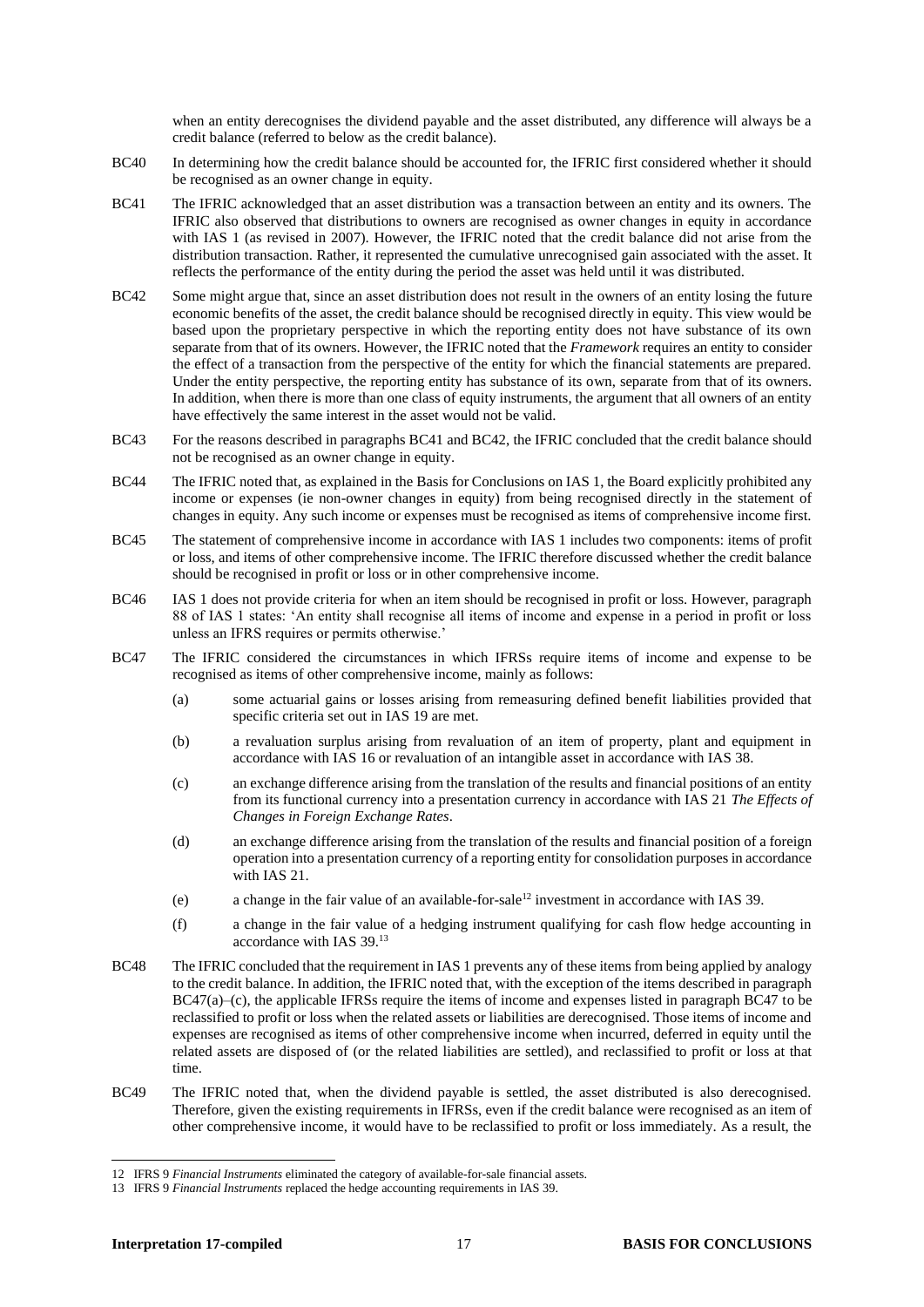credit balance would appear three times in the statement of comprehensive income—once recognised as an item of other comprehensive income, once reclassified out of other comprehensive income to profit or loss and once recognised as an item of profit or loss as a result of the reclassification. The IFRIC concluded that such a presentation does not faithfully reflect what has occurred. In addition, users of financial statements were likely to be confused by such a presentation.

- BC50 Moreover, when an entity distributes its assets to its owners, it loses the future economic benefit associated with the assets distributed and derecognises those assets. Such a consequence is, in general, similar to that of a disposal of an asset. IFRSs (eg IAS 16, IAS 38, IAS 39<sup>14</sup> and IFRS 5) require an entity to recognise in profit or loss any gain or loss arising from the derecognition of an asset. IFRSs also require such a gain or loss to be recognised when the asset is derecognised. As mentioned in paragraph BC42, the *Framework* requires an entity to consider the effect of a transaction from the perspective of an entity for which the financial statements are prepared. For these reasons, the IFRIC concluded that the credit balance and gains or losses on derecognition of an asset should be accounted for in the same way.
- BC51 Furthermore, paragraph 92 of the  $Framework^{15}$  states: 'Income is recognised in the income statement when an increase in future economic benefits related to an increase in an asset or *a decrease of a liability* has arisen that can be measured reliably' (emphasis added). At the time of the settlement of a dividend payable, there is clearly a decrease in a liability. Therefore, the credit balance should be recognised in profit or loss in accordance with paragraph 92 of the *Framework*. Some might argue that the entity does not receive any additional economic benefits when it distributes the assets to its owners. As mentioned in paragraph BC41, the credit balance does not represent any additional economic benefits to the entity. Instead, it represents the unrecognised economic benefits that the entity obtained while it held the assets.
- BC52 The IFRIC also noted that paragraph 55 of the *Framework*<sup>16</sup> states: 'The future economic benefits embodied in an asset may flow to the entity in a number of ways. For example, an asset may be: (a) used singly or in combination with other assets in the production of goods or services to be sold by the entity; (b) exchanged for other assets; (c) used to settle a liability; or (d) *distributed to the owners of the entity* [emphasis added].'
- BC53 In the light of these requirements, in D23 the IFRIC concluded that the credit balance should be recognised in profit or loss. This treatment would give rise to the same accounting results regardless of whether an entity distributes non-cash assets to its owners, or sells the non-cash assets first and distributes the cash received to its owners. Most commentators on D23 supported the IFRIC's conclusion and its basis.
- BC54 Some IFRIC members believed that it would be more appropriate to treat the distribution as a single transaction with owners and therefore recognise the credit balance directly in equity. This alternative view was included in D23 and comments were specifically invited. However, this view was not supported by commentators. To be recognised directly in equity, the credit balance must be considered an owner change in equity in accordance with IAS 1. The IFRIC decided that the credit balance does not arise from the distribution transaction. Rather, it represents the increase in value of the assets. The increase in the value of the asset does not meet the definition of an owner change in equity in accordance with IAS 1. Rather, it meets the definition of income and should be recognised in profit and loss.
- BC55 The IFRIC recognised respondents' concerns about the potential 'accounting mismatch' in equity resulting from measuring the assets to be distributed at carrying amount and measuring the dividend payable at fair value. Consequently, the IFRIC considered whether it should recommend that the Board amend IFRS 5 to require the assets to be distributed to be measured at fair value.
- BC56 In general, IFRSs permit remeasurement of assets only as the result of a transaction or an impairment. The exceptions are situations in which the IFRSs prescribe current measures on an ongoing basis as in IASs 39 and 41 *Agriculture*, or permit them as accounting policy choices as in IASs 16, 38 and 40 *Investment Property*. As a result of its redeliberations, the IFRIC concluded that there was no support in IFRSs for requiring a remeasurement of the assets because of a decision to distribute them. The IFRIC noted that the mismatch concerned arises only with respect to assets that are not carried at fair value already. The IFRIC also noted that the accounting mismatch is the inevitable consequence of IFRSs using different measurement attributes at different times with different triggers for the remeasurement of different assets and liabilities.
- BC57 If a business is to be distributed, the fair value means the fair value of the business to be distributed. Therefore, it includes goodwill and intangible assets. However, internally generated goodwill is not permitted to be recognised as an asset (paragraph 48 of IAS 38). Internally generated brands, mastheads, publishing titles, customer lists and items similar in substance are not permitted to be recognised as intangible assets (paragraph 63 of IAS 38). In accordance with IAS 38, the carrying amounts of internally generated intangible assets are generally restricted to the sum of expenditure incurred by an entity. Consequently, a requirement to remeasure an asset that is a business would contradict the relevant requirements in IAS 38.

<sup>14</sup> IFRS 9 *Financial Instruments* replaced IAS 39. IFRS 9 applies to all items that were previously within the scope of IAS 39.

<sup>15</sup> now paragraph 4.47 of the *Conceptual Framework*

<sup>16</sup> now paragraph 4.10 of the *Conceptual Framework*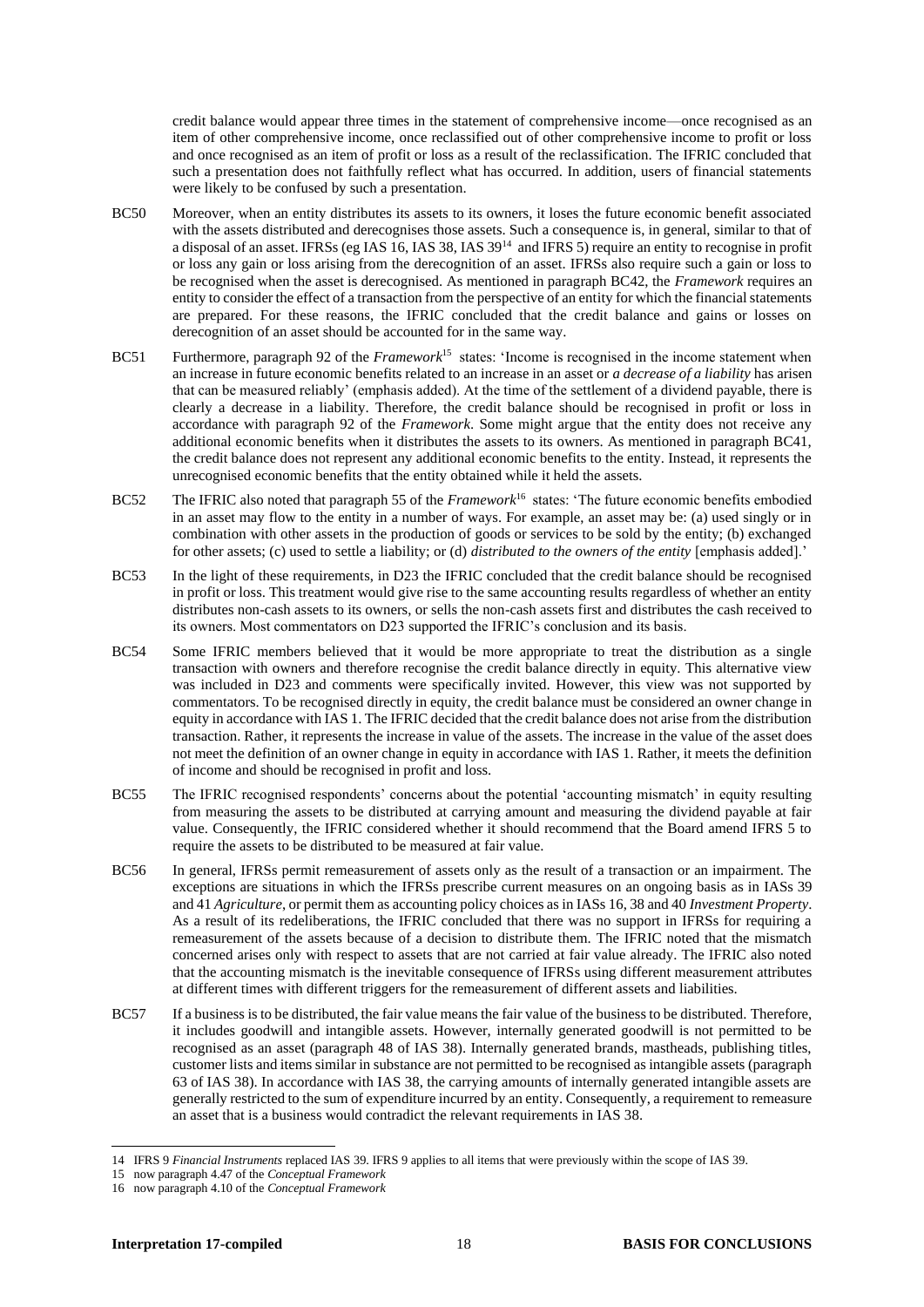BC58 Furthermore, in addition to the lack of consistency with other IFRSs, changing IFRS 5 this way (ie to require an asset held for distribution to owners to be remeasured at fair value) would create internal inconsistency within IFRS 5. There would be no reasonable rationale to explain why IFRS 5 could require assets that are to be sold to be carried at the lower of fair value less costs to sell and carrying value but assets to be distributed to owners to be carried at fair value. The IFRIC also noted that this 'mismatch' would arise only in the normally short period between when the dividend payable is recognised and when it is settled. The length of this period would often be within the control of management. Therefore, the IFRIC decided not to recommend that the Board amend IFRS 5 to require assets that are to be distributed to be measured at fair value.

#### **Amendment to IFRS 5**

- BC59 IFRS 5 requires an entity to classify a non-current asset (or disposal group) as held for sale if its carrying amount will be recovered principally through a sale transaction rather than through continuing use. IFRS 5 also sets out presentation and disclosure requirements for a discontinued operation.
- BC60 When an entity has an obligation to distribute assets to its owners, the carrying amount of the assets will no longer be recovered principally through continuing use. The IFRIC decided that the information required by IFRS 5 is important to users of financial statements regardless of the form of a transaction. Therefore, the IFRIC concluded that the requirements in IFRS 5 applicable to non-current assets (or disposal groups) classified as held for sale and to discontinued operations should also be applied to assets (or disposal groups) held for distribution to owners.
- BC61 However, the IFRIC concluded that requiring an entity to apply IFRS 5 to non-current assets (disposal groups) held for distribution to owners would require amendments to IFRS 5. This is because, in the IFRIC's view, IFRS 5 at present applies only to non-current assets (disposal groups) held for sale.
- BC62 The Board discussed the IFRIC's proposal at its meeting in December 2007. The Board agreed with the IFRIC's conclusion that IFRS 5 should be amended to apply to non-current assets held for distribution to owners as well as to assets held for sale. However, the Board noted that IFRS 5 requires an entity to classify a non-current asset as held for sale when the sale is highly probable and the entity is *committed* to a plan to sell (emphasis added). Consequently, the Board directed the IFRIC to invite comments on the following questions:
	- (a) Should an entity apply IFRS 5 when it is committed to make a distribution or when it has an obligation to distribute the assets concerned?
	- (b) Is there a difference between those dates?
	- (c) If respondents believe that there is a difference between the dates and that an entity should apply IFRS 5 at the commitment date, what is the difference? What indicators should be included in IFRS 5 to help an entity to determine that date?
- BC63 On the basis of the comments received, the IFRIC noted that, in many jurisdictions, shareholders' approval is required to make a distribution. Therefore, in such jurisdictions there could be a difference between the commitment date (ie the date when management is committed to the dividend) and the obligation date (ie the date when the dividend is approved by the shareholders). On the other hand, some commentators think that, when a distribution requires shareholders' approval, the entity cannot be committed until that approval is obtained: in that case, there would be no difference between two dates.
- BC64 The IFRIC concluded that IFRS 5 should be applied at the commitment date at which time the assets must be available for immediate distribution in their present condition and the distribution must be *highly probable*. For the distribution to be highly probable, it should meet essentially the same conditions required for assets held for sale. Further, the IFRIC concluded that the probability of shareholders' approval (if required in the jurisdiction) should be considered as part of the assessment of whether the distribution is highly probable. The IFRIC noted that shareholder approval is also required for the sale of assets in some jurisdictions and concluded that similar consideration of the probability of such approval should be required for assets held for sale.
- BC65 The Board agreed with the IFRIC's conclusions and amended IFRS 5 as part of its approval of the Interpretation.

#### **Summary of main changes from the draft Interpretation**

- BC66 The main changes from the IFRIC's proposals in D23 are as follows:
	- (a) Paragraphs 3–8 were modified to clarify the scope of the Interpretation.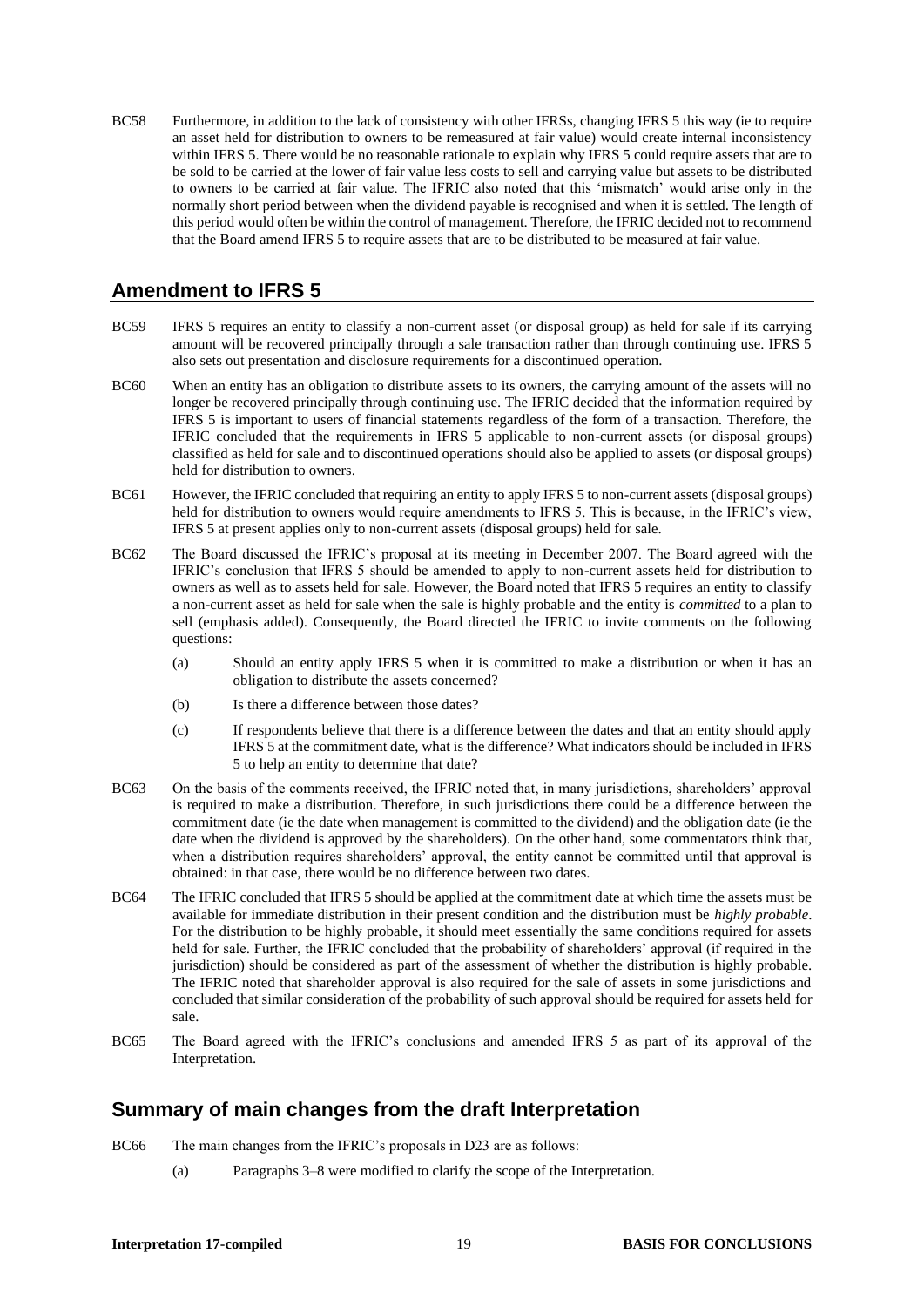- (b) Paragraph 10 clarifies when to recognise a dividend payable.
- (c) Paragraphs 11–13 were modified to require the dividend payable to be measured at the fair value of the assets to be distributed without linking the IFRIC's conclusion that fair value is the most relevant measurement attribute to any individual standard.
- (d) Illustrative examples were expanded to set out clearly the scope of the Interpretation.
- (e) The Interpretation includes the amendments to IFRS 5 and IAS 10.
- (f) The Basis for Conclusions was changed to set out more clearly the reasons for the IFRIC's conclusions.